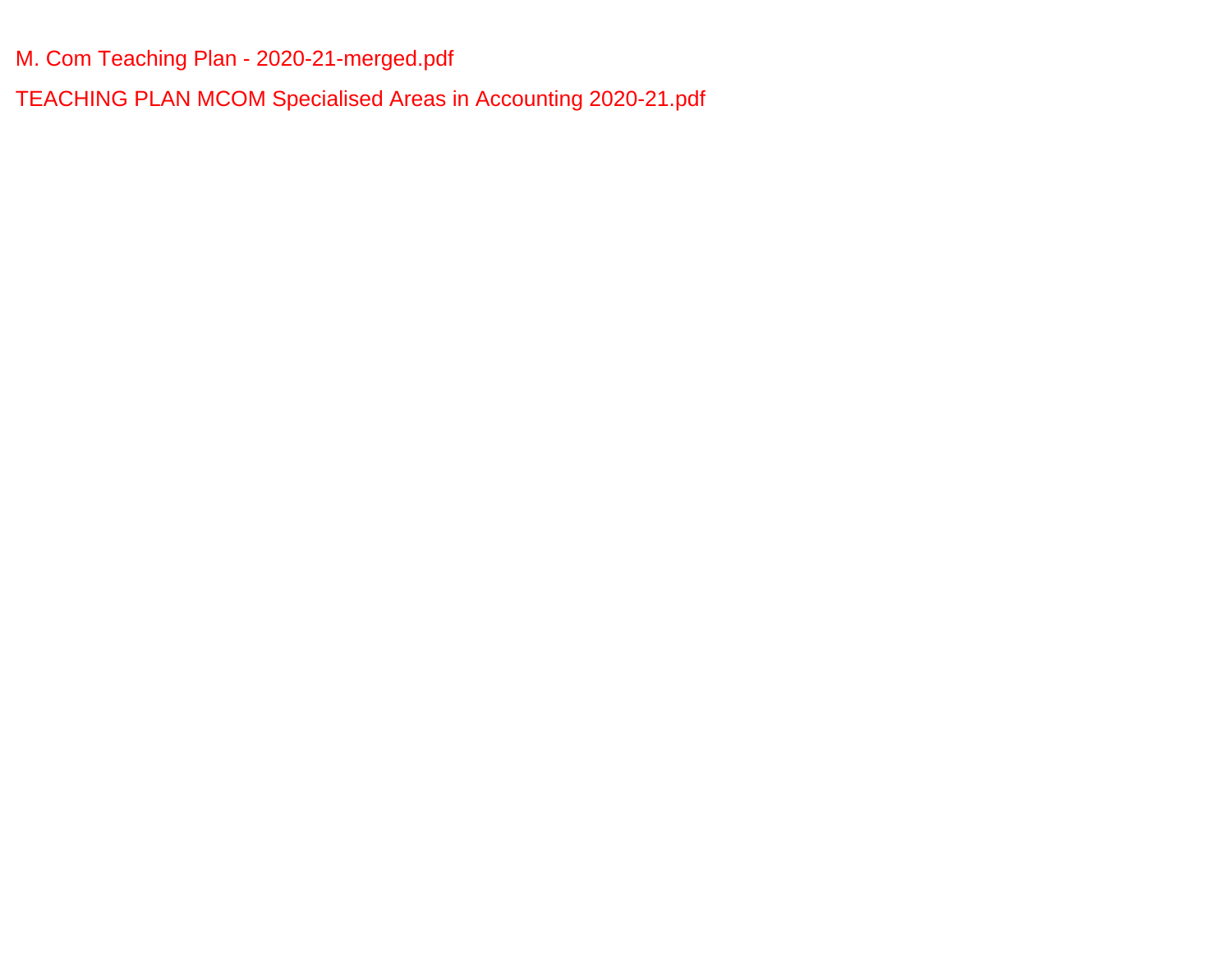<span id="page-1-0"></span>

**Name of the teacher: Dr. Nilesh Waghmare Department: Business Administration Subject: Business Research Methodology; Semester – 2; M. Com; Division – A & B**

> **Teaching Plan Academic Year – 2020-21**

| Week<br><b>Unit No. and Name</b><br><b>Month</b> |       |                                                         | <b>Topic / Contents</b>                                                                                                                                                                                                                                                                                                                                                                                                                                                                                                                                                                                                                                                                                                                                                                                                                                                                                   | <b>No of Lectures</b> | <b>Teaching Methodology/</b>                                                                                  |
|--------------------------------------------------|-------|---------------------------------------------------------|-----------------------------------------------------------------------------------------------------------------------------------------------------------------------------------------------------------------------------------------------------------------------------------------------------------------------------------------------------------------------------------------------------------------------------------------------------------------------------------------------------------------------------------------------------------------------------------------------------------------------------------------------------------------------------------------------------------------------------------------------------------------------------------------------------------------------------------------------------------------------------------------------------------|-----------------------|---------------------------------------------------------------------------------------------------------------|
|                                                  |       |                                                         |                                                                                                                                                                                                                                                                                                                                                                                                                                                                                                                                                                                                                                                                                                                                                                                                                                                                                                           | approved by BoS       | <b>Aids/Material</b>                                                                                          |
| May,<br>2021                                     | 3 & 4 | <b>Research</b><br><b>Methodology</b>                   | 1. Definition, Characteristics of good research, Applications of Research in<br>functional areas of Business, New trends in Business research.<br>2. Concept of Scientific Enquiry<br>3. Steps in Scientific Research Process, understanding research gap<br>through literature review<br>4.4. Drafting of Abstract and Research Proposal.                                                                                                                                                                                                                                                                                                                                                                                                                                                                                                                                                                | 10                    |                                                                                                               |
|                                                  |       | <b>Research Design</b>                                  | 1. Concept and Features of a good Research Design<br>2. Use of a good Research Design<br>3. Exploratory Research Design<br>4. Descriptive Research Designs<br>5. Experimental Design.                                                                                                                                                                                                                                                                                                                                                                                                                                                                                                                                                                                                                                                                                                                     | 6                     |                                                                                                               |
| June,<br>$1 - 4$<br>2021                         |       | Hypothesis,<br><b>Population and</b><br><b>Sampling</b> | 1. Hypothesis: Meaning and Qualities of a good Hypothesis – Framing<br>Null Hypothesis and Alternative Hypothesis.<br>2. Hypothesis Testing – Logic, importance and tools for hypothesis testing<br>(Chi Square Test, 5-point scale)<br>3. Population and Sampling: Defining the Universe, Concepts of Statistical<br>Population, Sample, Characteristics of a good sample. Sampling Frame,<br>Sampling errors, Non-Sampling Errors, Methods to reduce the errors,<br>Sample Size Constraints, Non-Response.<br>4. Probability Sample: Simple Random Sample, Systematic Sample,<br>Stratified Random Sample, Area Sampling and Cluster Sampling.<br>5. Non-Probability Sample: Judgment Sampling, Convenience Sampling,<br>Purposive Sampling, Quota Sampling and Snowballing Sampling<br>Methods.<br><b>6.</b> Determining size of the sample - Practical considerations in sampling<br>and sample size. | 14                    | • Use of A-V Teaching Aids<br>• Practical Examples<br>• Students PPT Presentation<br>• Research Paper Writing |
|                                                  |       | <b>Collection of Data</b>                               | 1. Types of Data:<br>a. Primary Data: Definition, Sources, Characteristics, Advantages and<br>disadvantages over secondary data.<br>b. Secondary Data: Definition, Sources, Characteristics, Use of web, Issues<br>to be considered for secondary data, sufficiency, adequacy, reliability,<br>consistency.                                                                                                                                                                                                                                                                                                                                                                                                                                                                                                                                                                                               | 10                    |                                                                                                               |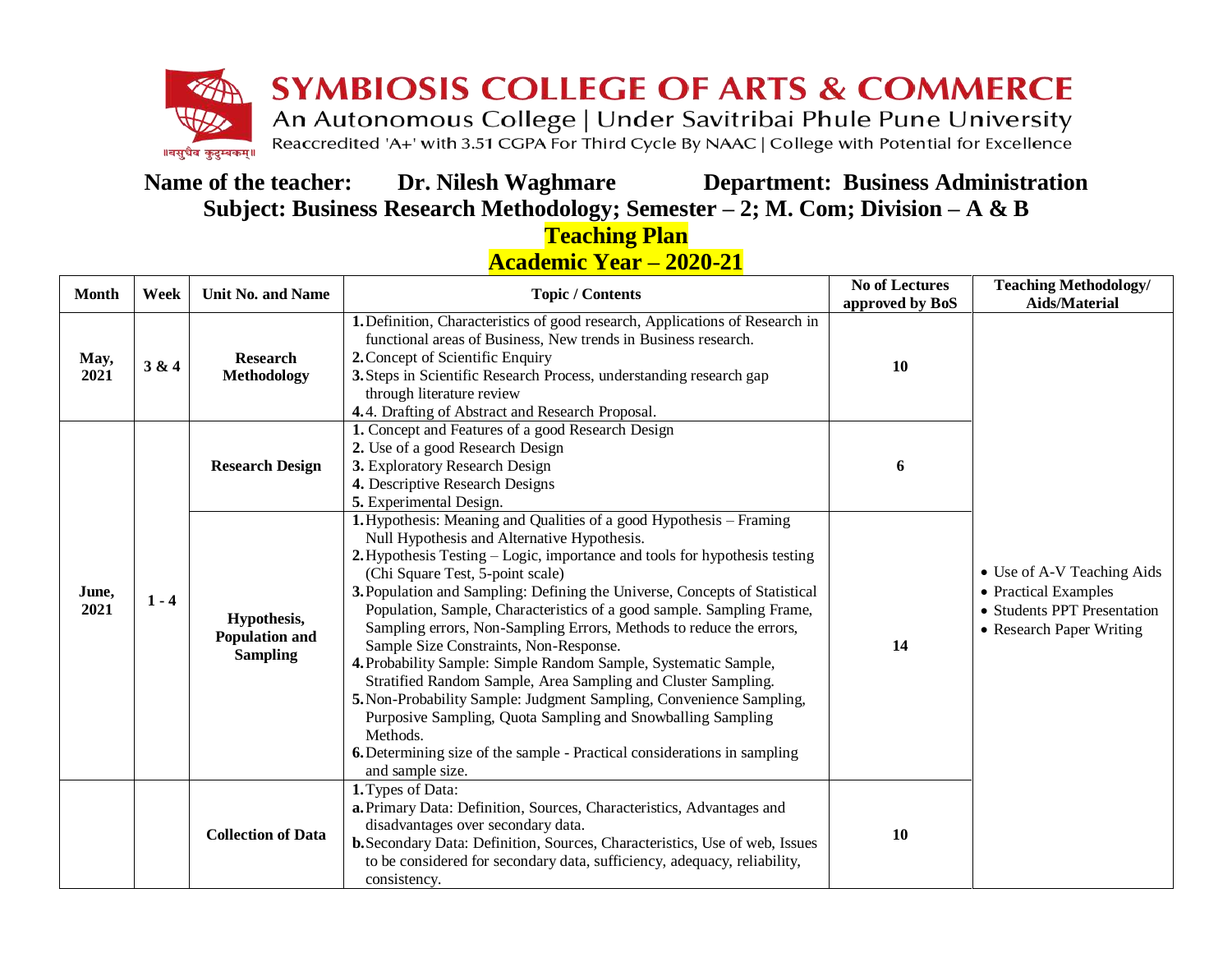

# **SYMBIOSIS COLLEGE OF ARTS & COMMERCE**

An Autonomous College | Under Savitribai Phule Pune University<br>Reaccredited 'A+' with 3.51 CGPA For Third Cycle By NAAC | College with Potential for Excellence

|         |                                                                                                                                     |                                                      | 2. Questionnaire Designing                                                |   |  |
|---------|-------------------------------------------------------------------------------------------------------------------------------------|------------------------------------------------------|---------------------------------------------------------------------------|---|--|
|         |                                                                                                                                     |                                                      | 3. Interviews                                                             |   |  |
| July,   |                                                                                                                                     |                                                      | 4. Observation                                                            |   |  |
| 2021    | $1 - 4$                                                                                                                             |                                                      | 1. Data Analysis: Editing, Coding, Univariate Analysis - Tabular          |   |  |
|         |                                                                                                                                     |                                                      | Representation of Data, Frequency Tables, Construction of Frequency       |   |  |
|         |                                                                                                                                     |                                                      | Distributions and their Analysis in the Form of Measures of Central       |   |  |
|         |                                                                                                                                     | Analysis and<br><b>Interpretation of</b>             | Tendency - Mean, Median and Mode; their relative Merits and               |   |  |
|         |                                                                                                                                     | Data                                                 | Demerits.                                                                 | 8 |  |
|         |                                                                                                                                     |                                                      | 2. Graphical Representation of Data: Appropriate Usage of Bar Charts, Pie |   |  |
|         | Charts, Histogram, Leaf and Stem, Candle Stick, Box Plots.<br>3. Interpretation of Data<br>4.4. Generalisation of Research Results. |                                                      |                                                                           |   |  |
|         |                                                                                                                                     |                                                      |                                                                           |   |  |
|         |                                                                                                                                     |                                                      |                                                                           |   |  |
|         |                                                                                                                                     |                                                      | 1. Writing Style and Structure of Report                                  |   |  |
|         |                                                                                                                                     | <b>Writing Skills for</b><br><b>Research Reports</b> | 2. Arranging the References                                               |   |  |
|         |                                                                                                                                     |                                                      | 3. Bibliography and Webliography                                          | 6 |  |
|         |                                                                                                                                     |                                                      | 4. Plagiarism                                                             |   |  |
| August, | 1 & 2                                                                                                                               |                                                      | 5. Communication of Research.                                             |   |  |
| 2021    |                                                                                                                                     | <b>Orientation to</b>                                | 1. MS-Office: Research tools in Word, Excel                               |   |  |
|         |                                                                                                                                     | Computerised                                         | 2. An introduction to SPSS                                                |   |  |
|         |                                                                                                                                     | <b>Research Utilities</b>                            | 3. Development of questionnaire through Google Doc                        | 6 |  |
|         |                                                                                                                                     |                                                      | 4. An introduction to Mobile Apps – Mind Mapper, Scholar Droid and HT     |   |  |
|         |                                                                                                                                     |                                                      | testing etc.                                                              |   |  |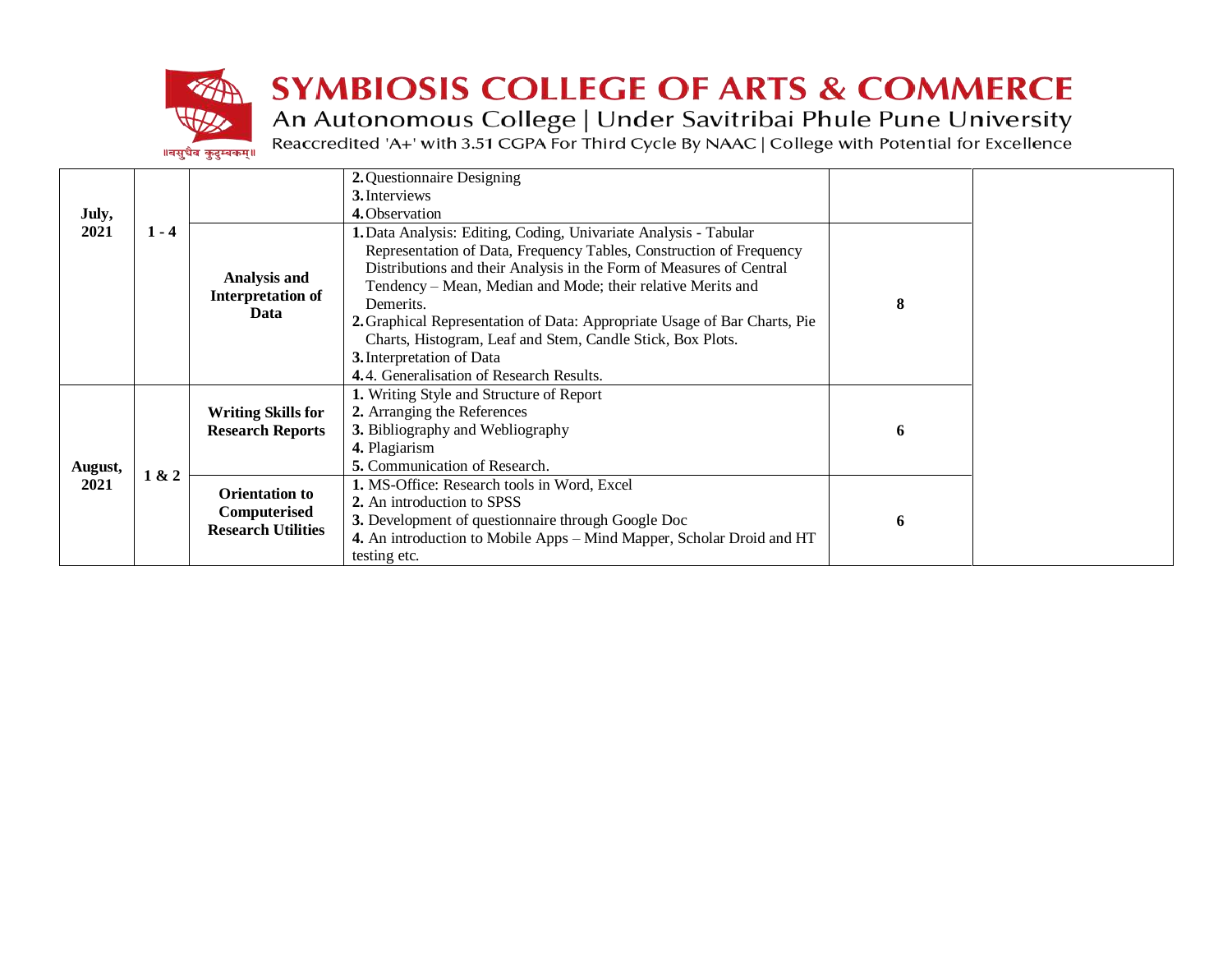

**Name of the teacher: Dr. Nilesh Waghmare Department: Business Administration Subject: Business Finance; Semester – 3; M. Com; Division – A & B**

> **Teaching Plan Academic Year – 2020-21**

| <b>Month</b><br>Week        |                                                                                               | Unit No. and                                                      | <b>Topic / Contents</b>                                                                                                                                                                                                                                                                                                                                                       | <b>No of Lectures</b> | <b>Teaching Methodology/</b>                                         |
|-----------------------------|-----------------------------------------------------------------------------------------------|-------------------------------------------------------------------|-------------------------------------------------------------------------------------------------------------------------------------------------------------------------------------------------------------------------------------------------------------------------------------------------------------------------------------------------------------------------------|-----------------------|----------------------------------------------------------------------|
|                             |                                                                                               | <b>Name</b>                                                       |                                                                                                                                                                                                                                                                                                                                                                               | approved by BoS       | <b>Aids/Material</b>                                                 |
| October,<br>$1 - 4$<br>2021 |                                                                                               | <b>Business Finance</b>                                           | 1) Meaning, Objective, Scope, Importance and Recent Developments in<br><b>Business Finance.</b><br>2) Functions of a Business Finance Manager.<br>3) Changing Scenario of Business Finance - Mergers, Amalgamations and<br>Takeovers.                                                                                                                                         | 10                    |                                                                      |
|                             |                                                                                               | Time Value of<br><b>Money and RBI</b>                             | 1) Need, Importance, Future and Present Value.<br>2) Changing Role of RBI in Present Scenario.                                                                                                                                                                                                                                                                                | 10                    |                                                                      |
| <b>Novembe</b><br>r, 2021   | $\mathbf{2}$                                                                                  | <b>Strategic</b><br><b>Financial</b><br><b>Planning</b>           | 1) Meaning – Objective, Steps in Financial Planning.<br>2) Estimating Financial Requirements.<br>3) Capitalization - Over Capitalization - Under Capitalization - Fair<br>Capitalization.<br>4) Factors to be Considered in Determining Capital Structure of the<br>Company.<br>5) Patterns of Capital Structure.                                                             | 10                    | • Use of A-V Teaching Aids<br>• Practical Examples<br>• Case Studies |
| <b>December</b><br>, 2021   | Corporate<br><b>Securities and</b><br><b>Sources of Long-</b><br>$1-4$<br><b>Term Finance</b> |                                                                   | 1) Ownership Securities - Equity Shares, Preference Shares,<br>Characteristics, Advantages and Disadvantages.<br>2) Creditorship Securities – Debentures, Bonds, Fixed Deposits etc.<br>Procedure of Issuing Debenture and Bonds.<br>3) Dividend Decision – Background of Dividend Policy, Measures of<br>Dividend Policy, Dividend Yield and Its Payouts, Types of Dividend. | 10                    | • News Articles<br>• YouTube Videos                                  |
|                             |                                                                                               | <b>Short-Term</b><br><b>Finance and</b><br><b>Working Capital</b> | 1) Characteristics.<br>2) Sources - Trade Creditors, Bank Credit, Account Receivables, Working<br>Capital, Money Market Instruments.                                                                                                                                                                                                                                          | 10                    |                                                                      |
| January,<br>2021            | $1 - 3$                                                                                       | <b>Project Finance</b>                                            | 1) Meaning and Importance of Project.<br>2) Preparation of Project Reports.<br>3) Evaluation of Project and Audit.<br>4) Analysis - Technical, Commercial, Financial, Managerial, Economic.                                                                                                                                                                                   | 10                    |                                                                      |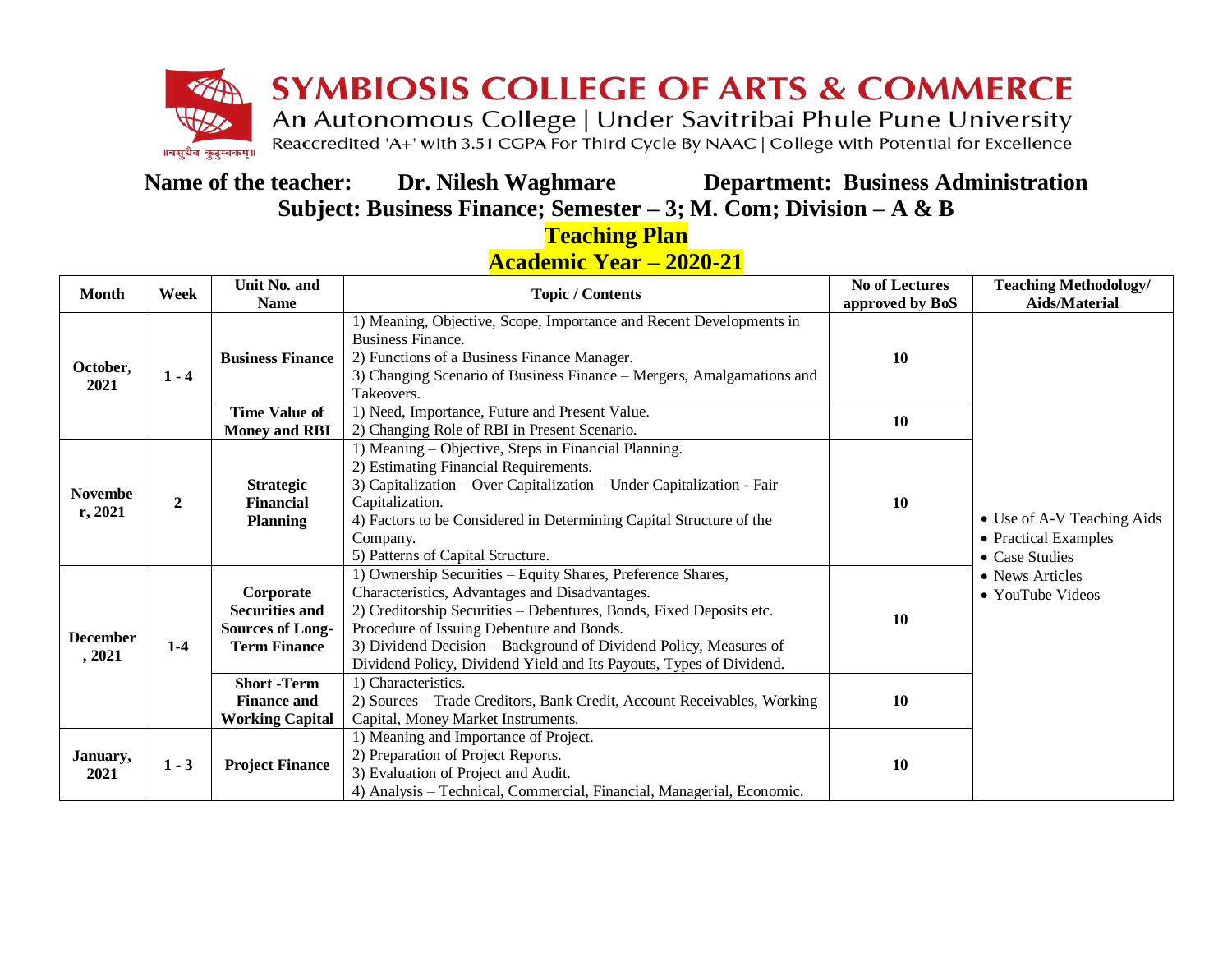

**Name of the teacher: Dr. Nilesh Waghmare Department: Business Administration Subject: Capital Market and Financial Services; Semester – 4; M. Com; Division – A & B**

### **Teaching Plan Academic Year – 2020-21**

| <b>Month</b>      | Week    | Unit No.<br>and Name                                                    | <b>Topic / Contents</b>                                                                                                                                                                                                                                                                                                                                                                                                                                           | <b>No of Lectures</b><br>approved by BoS | <b>Teaching Methodology/</b><br><b>Aids/Material</b>                                                        |
|-------------------|---------|-------------------------------------------------------------------------|-------------------------------------------------------------------------------------------------------------------------------------------------------------------------------------------------------------------------------------------------------------------------------------------------------------------------------------------------------------------------------------------------------------------------------------------------------------------|------------------------------------------|-------------------------------------------------------------------------------------------------------------|
| February,<br>2021 | 3&4     | Capital<br><b>Market</b>                                                | • Overview of Capital Market – Money Market,<br>• Capital Market – Functions of both – Capital Market Instruments –<br>Debentures & Types - Debt Instruments - Shares & Types - Bonds &<br>Types – Options, Futures, Hedge Funds & IPO Grading $\&$ its procedure<br>• Derivative Market - Meaning, Benefits Categories etc.<br>• Issue of Securities, Rights Issue, Private Placement, Offer for Sale (OFS),<br>Euro Issues.                                     |                                          |                                                                                                             |
| March,<br>2021    | $1 - 2$ | <b>Stock</b><br><b>Market and</b><br><b>Trading</b><br><b>Mechanism</b> | • BSE, NSE, OTCE, SME etc.<br>• Stock Exchange Trading Mechanism - Margins, Book Closure & Record<br>Date - Settlement Systems - Compulsory Rolling Settlement - Demat of<br>Shares – Trading Cycle – Clearing Mechanism.<br>• Primary Market - Issue Mechanism.<br>• Secondary Market – $E$ – Broking, Contract Notes – Intra – Day Trade, Short<br>Selling, Trading Cycle.<br>• Money Market - Features & Role - Instruments - Factoring - Bill<br>Discounting. | 10                                       | • Use of A-V Teaching Aids<br>• Practical Examples<br>• Case Studies<br>• News Articles<br>• YouTube Videos |
|                   | $3 - 4$ | Listing<br><b>Regulations</b>                                           | • Depositories, Introduction - Advantages,<br>• Conditional Listing Application (CLA)<br>• Multiple Listing<br>• Delisting of Securities- guidelines for listing<br>• Depositories – NSDL, CSDL etc.<br>• Demat, Remat of shares – Benefits.                                                                                                                                                                                                                      | <b>10</b>                                |                                                                                                             |
| April,<br>2021    | $1 - 4$ | <b>Financial</b><br><b>Services</b>                                     | • Merchant Banking - meaning $&$ functions<br>• Credit / Debit / Smart Cards<br>• Mutual Funds – Types & Functions<br>• Securitization<br>• PMS Services                                                                                                                                                                                                                                                                                                          | 10                                       |                                                                                                             |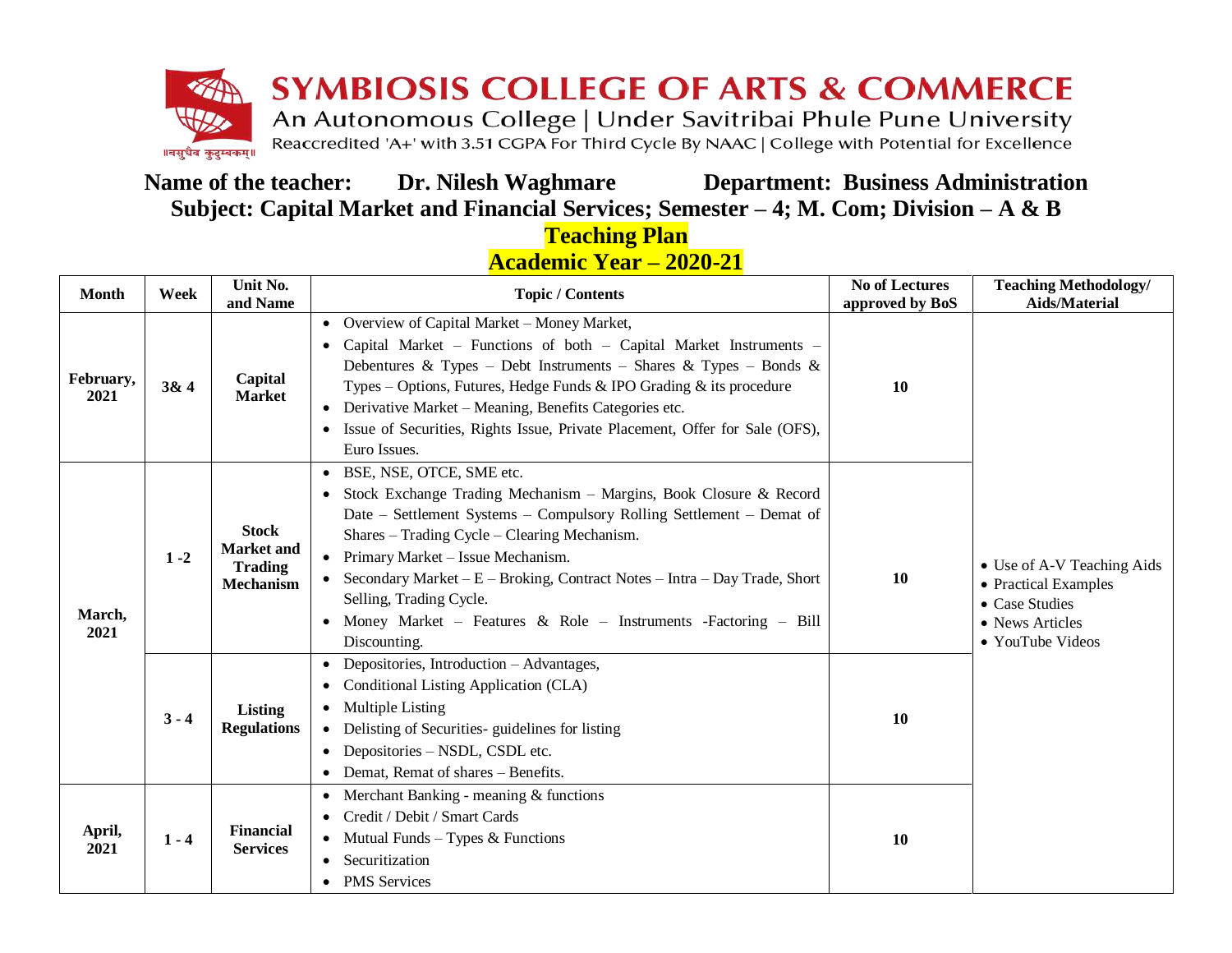

## **SYMBIOSIS COLLEGE OF ARTS & COMMERCE**

An Autonomous College | Under Savitribai Phule Pune University<br>Reaccredited 'A+' with 3.51 CGPA For Third Cycle By NAAC | College with Potential for Excellence

|  | ॥वसुधैव कुटुम्बकम्॥ |  |
|--|---------------------|--|
|--|---------------------|--|

| • Credit Rating – Functions and various Rating Agencies |         |                                                       |                                                                     |           |  |
|---------------------------------------------------------|---------|-------------------------------------------------------|---------------------------------------------------------------------|-----------|--|
|                                                         |         |                                                       | Venture Capital<br>$\bullet$                                        |           |  |
|                                                         |         |                                                       | Leasing & Hire Purchase                                             |           |  |
|                                                         |         |                                                       | Underwriting.                                                       |           |  |
|                                                         |         |                                                       | Establishment, Functions, Power, Achievement and Regulatory Aspects |           |  |
|                                                         | $1 - 4$ | <b>SEBI</b> and<br><b>Financial</b><br><b>Markets</b> | <b>Money Markets</b><br>$\bullet$                                   |           |  |
|                                                         |         |                                                       | Derivative Market                                                   |           |  |
|                                                         |         |                                                       | <b>Insider Trading</b><br>$\bullet$                                 | <b>10</b> |  |
| May,<br>2021                                            |         |                                                       | Speculation<br>$\bullet$                                            |           |  |
|                                                         |         |                                                       | <b>Gilt Edged Securities Market</b>                                 |           |  |
|                                                         |         |                                                       | Investor Protection.                                                |           |  |
|                                                         |         | Foreign                                               | Foreign Investment – FDI & FII. Advantages & Disadvantages.         |           |  |
|                                                         |         | Capital                                               | External Commercial Borrowing (ECB), GDR, ADR & IDR.                | 10        |  |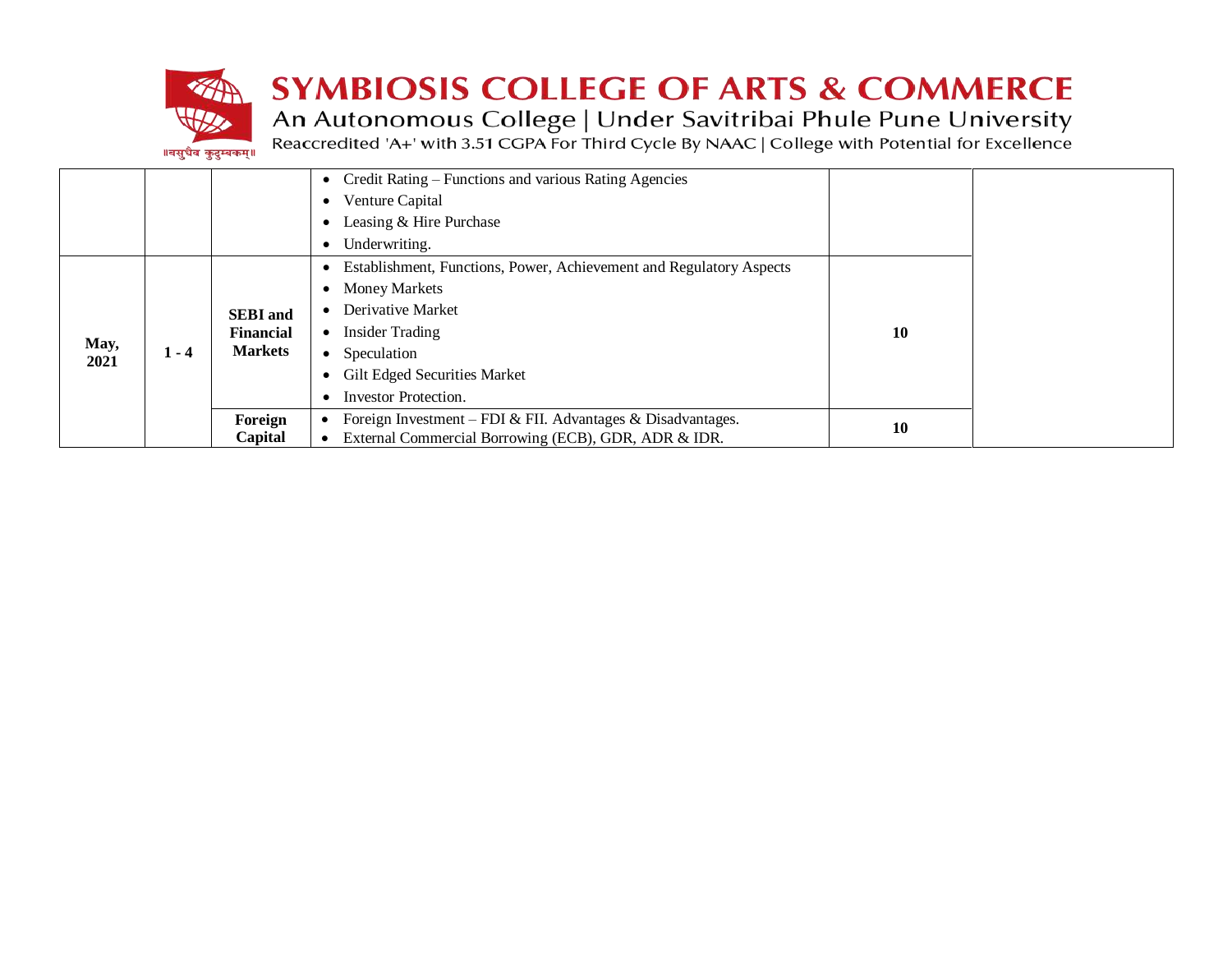

**Name of the teacher: Dr. Sharayu Bhakare Department: Business Administration Subject:Recent Advances In Business Administration ; Semester – 4; M. Com; Division – A &** 

**B**

| <b>Teaching Plan</b> |                                |                                                                    |                                                                                                                                                                                                                                                         |                                                    |                                                                                                                                         |  |  |  |
|----------------------|--------------------------------|--------------------------------------------------------------------|---------------------------------------------------------------------------------------------------------------------------------------------------------------------------------------------------------------------------------------------------------|----------------------------------------------------|-----------------------------------------------------------------------------------------------------------------------------------------|--|--|--|
|                      | <b>Academic Year - 2022-23</b> |                                                                    |                                                                                                                                                                                                                                                         |                                                    |                                                                                                                                         |  |  |  |
| Month                | Week                           | Unit No. and<br><b>Name</b>                                        | <b>Topic / Contents</b>                                                                                                                                                                                                                                 | <b>No of Lectures</b><br>approved by<br><b>BoS</b> | <b>Teaching Methodology/</b><br>Aids/Material                                                                                           |  |  |  |
| May,<br>2022         | 3 & 4                          | Contemporary<br><b>Issues in Business</b><br><b>Administration</b> | 1.<br>1 Change Management- Concept,<br>Significance.<br>1.2 Managing change- Important features Dimensions.<br>1.3 Approaches towards managing change.<br>1.4 Futuristic and strategic approach toward changing<br>business Environment.                | 10                                                 |                                                                                                                                         |  |  |  |
| June,<br>2022        |                                | <b>Approaches to</b><br>Quality<br>Management                      | 2.1 Kaizen.<br>2.2 Total Quality management.<br>2.3 Six Sigma technique feature & utility.<br>2.4 Five 's' system of Quality management.<br>ISO and its implementation process.<br>Voice of customer a quality function.                                | 6<br>14                                            | Use of A-V<br>$\bullet$<br>Teaching<br>Aids<br>Practical<br>$\bullet$<br>Examples<br>Case Studies<br>News Article<br>YouTube<br>Videos. |  |  |  |
|                      | $1 - 4$                        | <b>Enterprise</b><br><b>Resource Planning</b>                      | 1.<br>Concept & Features of E.R.P.<br>$\overline{2}$ .<br>Tools of E.R.P.<br>3.<br>Applying E.R.P. in Business.<br>4.<br>Computers & E.R.P.<br>Enterprise Performance Management with help of<br>E.R.P.                                                 |                                                    |                                                                                                                                         |  |  |  |
| July<br>2022         |                                | <b>Cross - Cultural</b><br><b>Management</b><br><b>System</b>      | 1.<br>Global management system-Concept and<br>Significance.<br>2.<br>Issues in cross cultural management.<br>3.<br>Acquisition & Mergers-Role &<br>Importance.<br>Current Trends in acquisitions & mergers<br>4.<br>national & international. Scenario. | 10                                                 |                                                                                                                                         |  |  |  |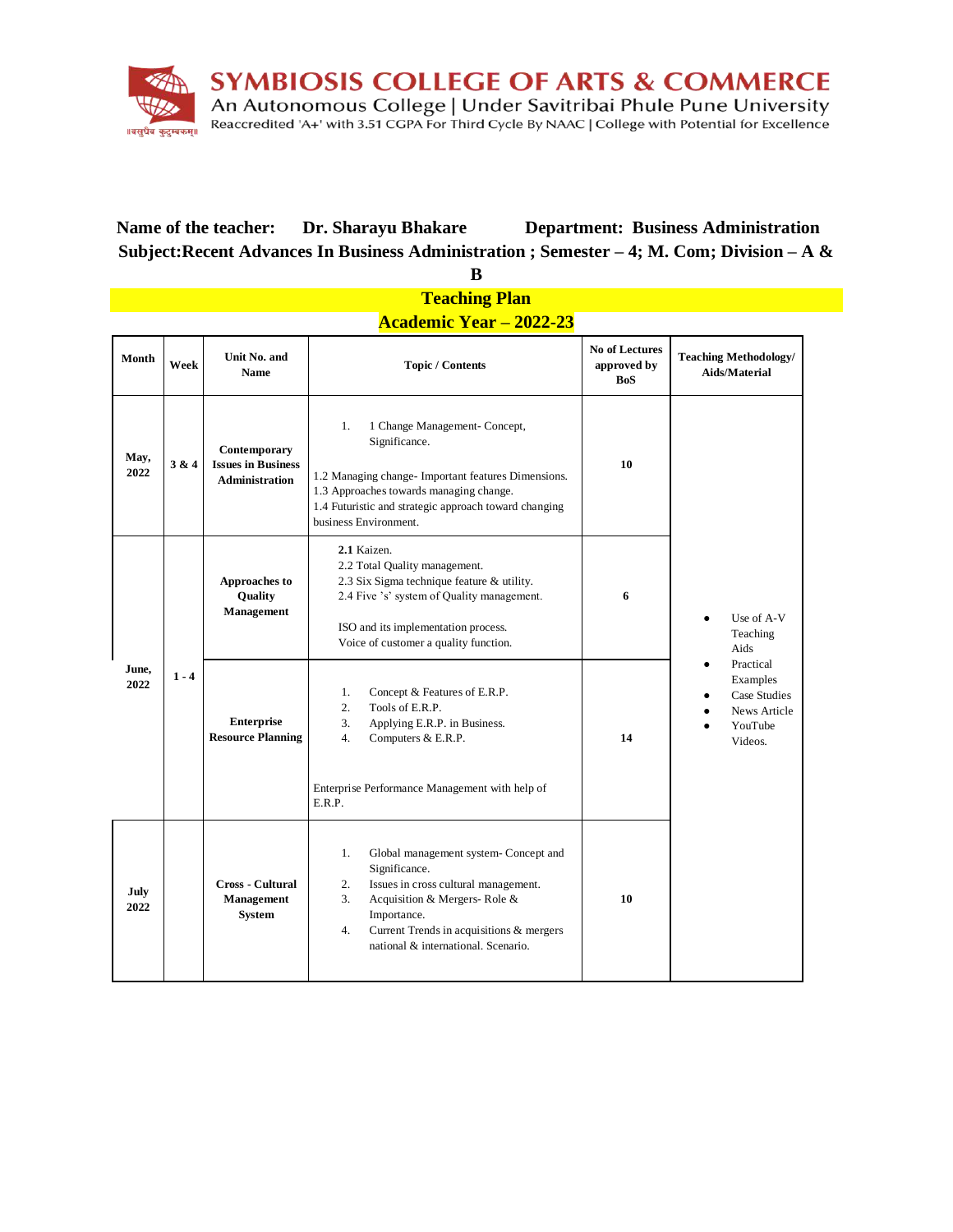

**SYMBIOSIS COLLEGE OF ARTS & COMMERCE** 

An Autonomous College | Under Savitribai Phule Pune University<br>Reaccredited 'A+' with 3.51 CGPA For Third Cycle By NAAC | College with Potential for Excellence

।।वसुधैव कुटुम्बकम्॥

| $1 - 4$ | <b>Turn Around</b><br>Management | Concept & significance of Turn around<br>1.<br>management.<br>Techniques of turn around management.<br>2.<br>3.<br>Turn around management prerequisites for<br>success.<br>Take over & turn around management.<br>4.<br>5. Restructuring & Reorganisation of business.<br>Case Study on Turn Around Management of<br>Companies. | 8  |  |
|---------|----------------------------------|---------------------------------------------------------------------------------------------------------------------------------------------------------------------------------------------------------------------------------------------------------------------------------------------------------------------------------|----|--|
|         |                                  |                                                                                                                                                                                                                                                                                                                                 | 48 |  |
|         |                                  |                                                                                                                                                                                                                                                                                                                                 |    |  |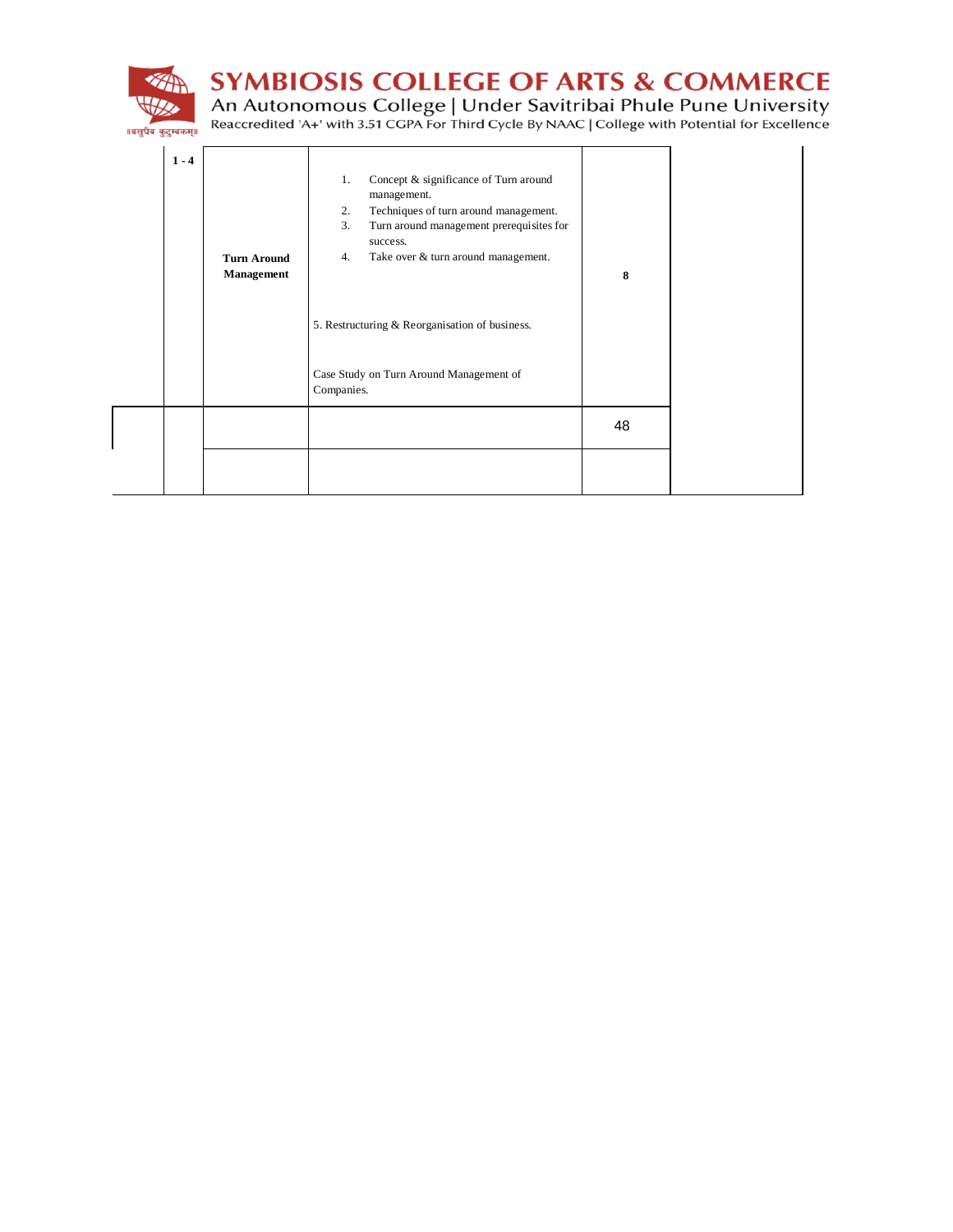

#### **(AN AUTONOMOUS COLLEGE UNDER SAVITRIBAI PHULE PUNE UNIVERSITY) Teaching Plan M.Com Program**

### **NAME OF THE TEACHER:** Year 2020-21 **DEPARTMENT: M.COM**

#### **Semester: 1**

**CLASS:** M.COM -I

#### **SUBJECT: Management Accounting**

| <b>WEEK</b> | <b>Unit No. and Name</b>                                     | <b>Topic / Contents</b>                                                                                            | No of<br>Lecture<br><b>Hours</b><br>approve<br>d by the<br><b>Board of</b><br><b>Studies</b> | teaching<br><i>list</i><br><i>the</i><br>student<br><i>pedagogy</i> ,<br>centric methods, such<br>experiential<br><i>as</i><br>learning, participative<br>learning and problem<br>solving methodologies<br>used<br>$\bm{b}$ y<br>for<br>you<br>enhancing<br>kning<br>experiences |
|-------------|--------------------------------------------------------------|--------------------------------------------------------------------------------------------------------------------|----------------------------------------------------------------------------------------------|----------------------------------------------------------------------------------------------------------------------------------------------------------------------------------------------------------------------------------------------------------------------------------|
|             |                                                              |                                                                                                                    |                                                                                              |                                                                                                                                                                                                                                                                                  |
| Week 1      | 1. Introduction to<br><b>Management</b><br><b>Accounting</b> | Meaning, Features, Scope,<br>Advantages and<br>Limitations of<br>Management Accounting,<br>Information systems and | $\overline{\mathbf{4}}$                                                                      | PPT,<br>Classroom discussion,<br>Question & Answers,<br>Work Book,<br><b>Notes</b>                                                                                                                                                                                               |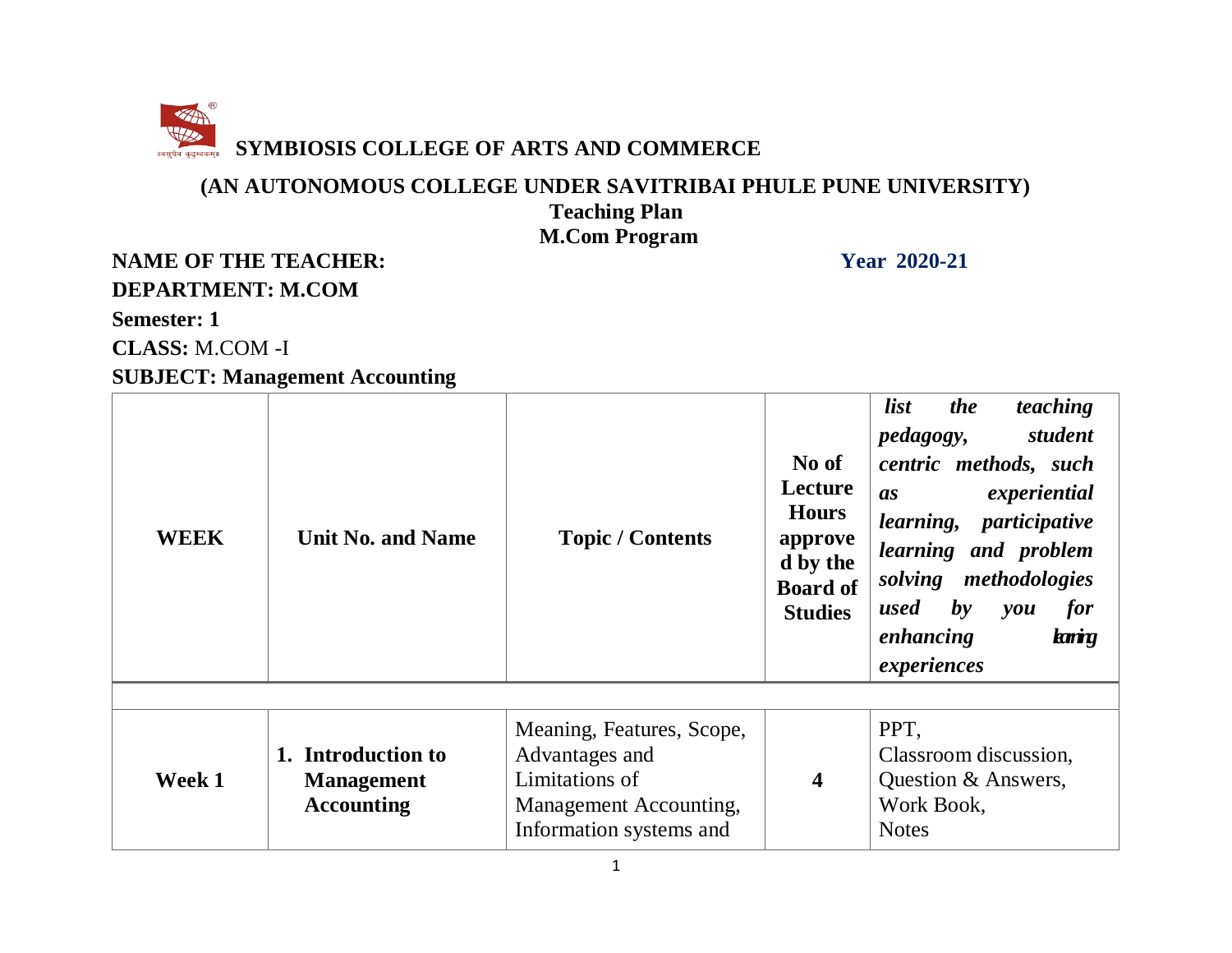| WEEK 2            |                                                          | management decision<br>making, improvement in<br>information for<br>Management decision<br>making.<br>Need for cost and<br>Management accounting as<br>an area of accounting.<br>Management accounting<br>and managerial decisions.<br>Management accountant's<br>position, role and<br>Responsibilities.<br>Management Accounting<br>and Financial Accounting,<br>Cost accounting and<br>decision Making. | 4 | Surprise tests                                    |
|-------------------|----------------------------------------------------------|------------------------------------------------------------------------------------------------------------------------------------------------------------------------------------------------------------------------------------------------------------------------------------------------------------------------------------------------------------------------------------------------------------|---|---------------------------------------------------|
| WEEK <sub>3</sub> | 2. Analyzing Financial                                   | <b>Analyzing Financial</b><br>statement:<br>Fund flow statement                                                                                                                                                                                                                                                                                                                                            | 4 | PPT,<br>Classroom discussion,                     |
| <b>WEEK4</b>      | statement:<br>Fund flow statement<br>Cash flow statement | <b>Analyzing Financial</b><br>statement:<br>Fund flow statement                                                                                                                                                                                                                                                                                                                                            | 4 | Question & Answers,<br>Work Book,<br><b>Notes</b> |
| WEEK <sub>5</sub> |                                                          | <b>Analyzing Financial</b><br>statement:<br><b>Cash Flow Statement</b>                                                                                                                                                                                                                                                                                                                                     | 4 | Surprise tests<br><b>Case Studies</b>             |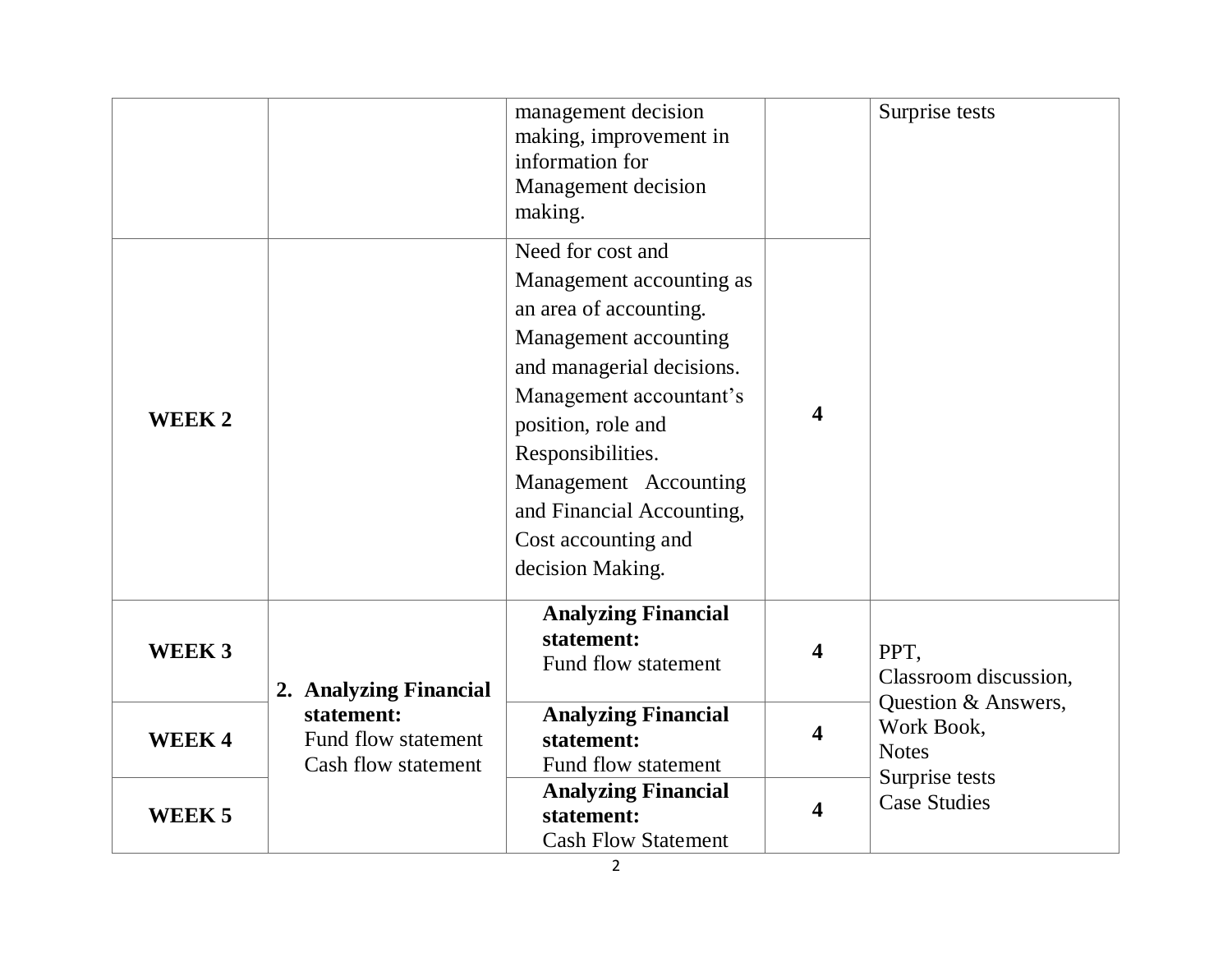| WEEK 6            | 3. Standard Costing  | <b>Standard Costing:</b><br>Standard costing as a<br>control technique, method<br>of cost control, objects of<br>standard costing method.                                                             | $\overline{\mathbf{4}}$ | PPT,<br>Classroom discussion,<br>Question & Answers,<br>Work Book,<br><b>Notes</b><br>Surprise tests                        |
|-------------------|----------------------|-------------------------------------------------------------------------------------------------------------------------------------------------------------------------------------------------------|-------------------------|-----------------------------------------------------------------------------------------------------------------------------|
| WEEK <sub>7</sub> |                      | <b>Analysis of variance:</b><br>Meaning, importance,<br>kinds of variances and their<br>uses: material, Labor                                                                                         | 4                       |                                                                                                                             |
| WEEK 8            |                      | <b>Analysis of variance:</b><br><b>Overhead Variance</b><br>Use of Variance analysis in<br>decision making                                                                                            | 4                       | <b>Case Studies</b>                                                                                                         |
| WEEK 9            | 4. Marginal Costing: | Concept of marginal<br>costing, cost -volume-<br>profit-analysis, break even<br>analysis, assumptions and<br>practical applications of<br>breakeven analysis.                                         | $\overline{\mathbf{4}}$ | PPT,<br>Classroom discussion,<br>Question & Answers,<br>Work Book,<br><b>Notes</b><br>Surprise tests<br><b>Case Studies</b> |
| <b>WEEK 10</b>    |                      | <b>Budgeting:</b><br>Definitions of budge,<br>essential of budgeting,<br>types of budget, functional,<br>master etc. fixed and<br>flexible budget, problems<br>on cash budget and flexible<br>budget. | $\overline{\mathbf{4}}$ |                                                                                                                             |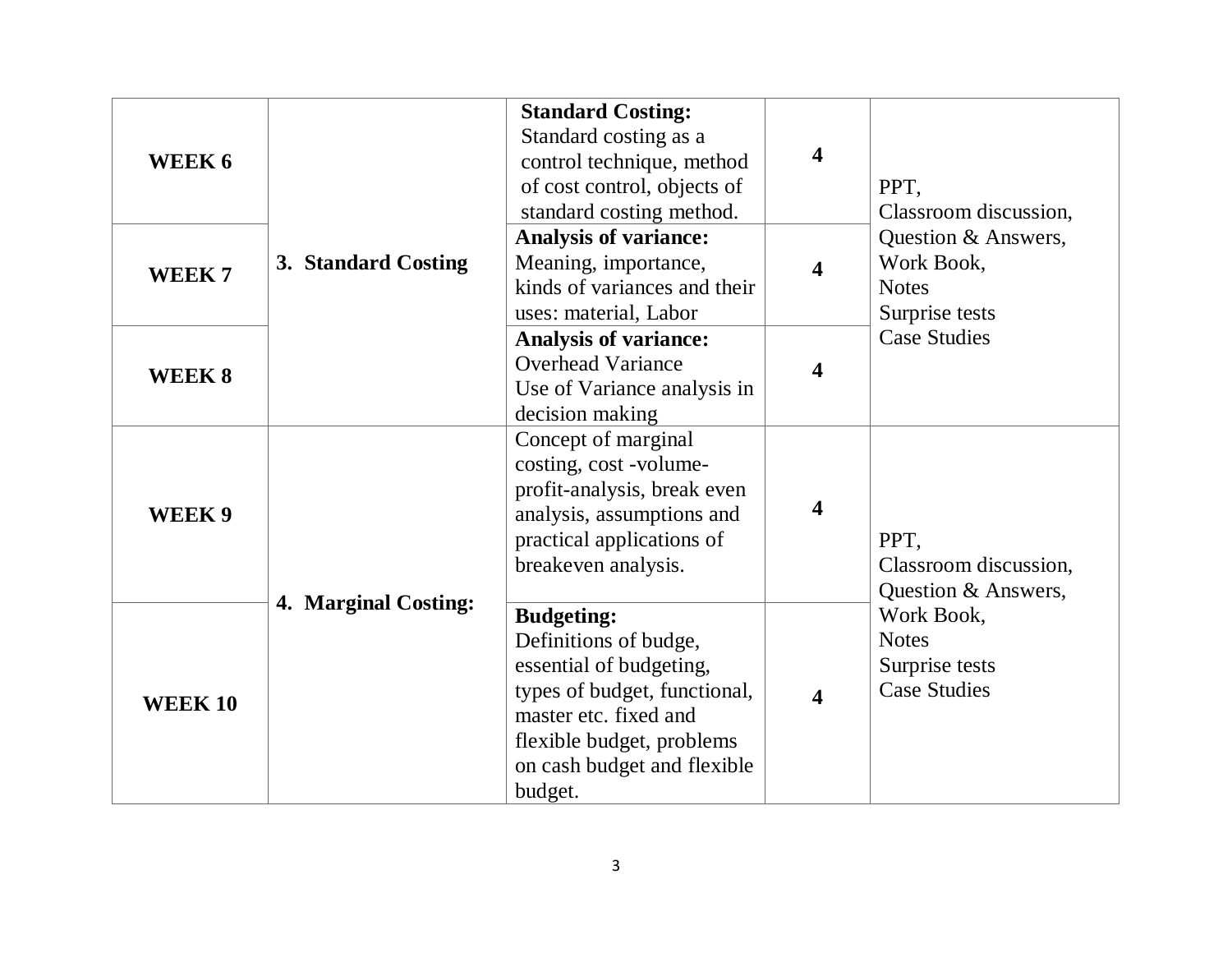| <b>WEEK 11</b> | 5. Reporting and<br><b>Methods system:</b> | Introduction and<br>information, Definition,<br>Importance of objects of<br>management information<br>system, characteristics,<br>principles, measurement | $\overline{\mathbf{4}}$ | PPT,<br>Classroom discussion,<br>Question & Answers,<br>Work Book, |
|----------------|--------------------------------------------|-----------------------------------------------------------------------------------------------------------------------------------------------------------|-------------------------|--------------------------------------------------------------------|
| <b>WEEK 12</b> |                                            | reporting system, Modes of<br>reporting-statement.                                                                                                        | 4                       | <b>Notes</b><br>Surprise tests<br><b>Case Studies</b>              |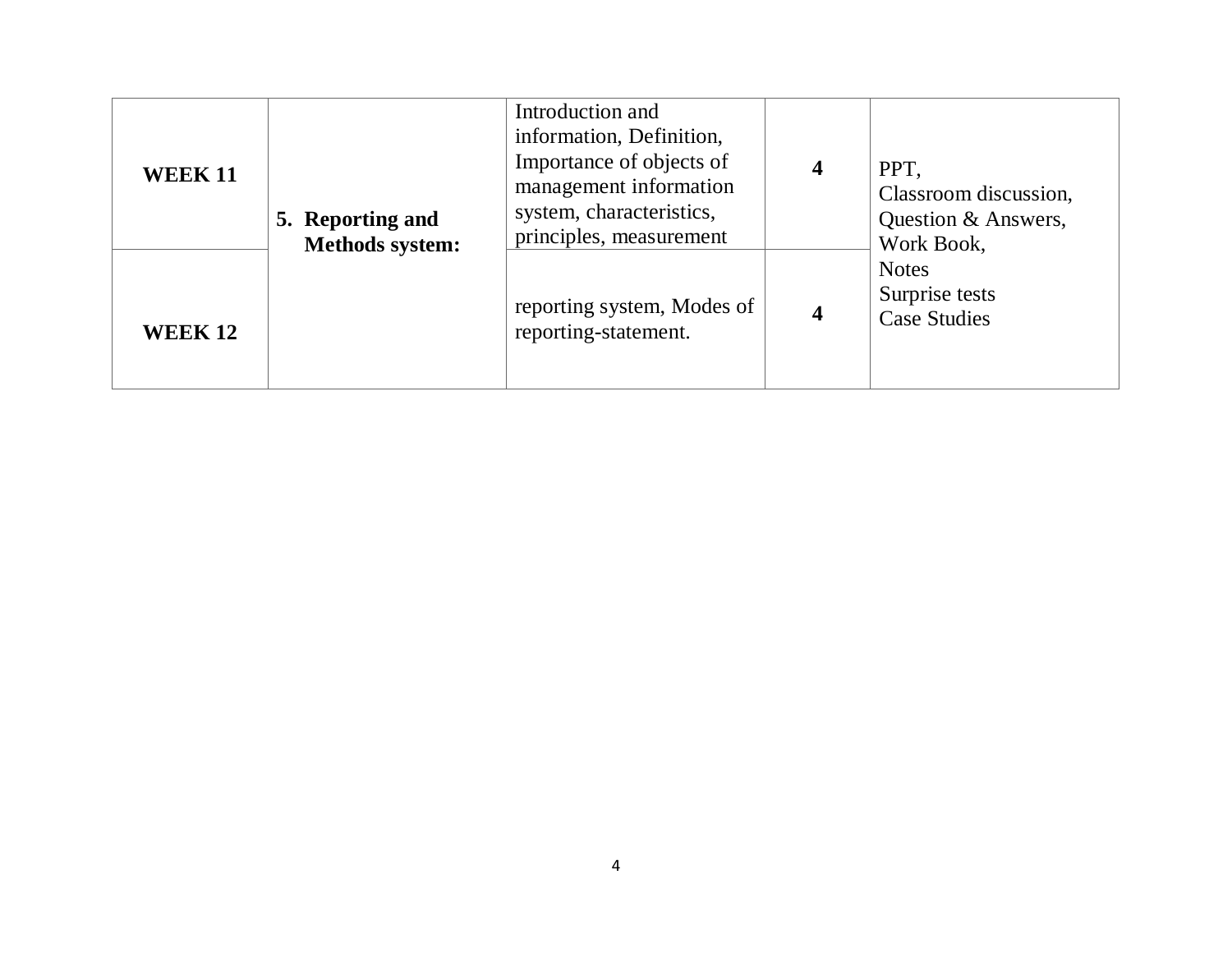

#### **SYMBIOSIS COLLEGE OF ARTS AND COMMERCE**

#### **(AN AUTONOMOUS COLLEGE UNDER SAVITRIBAI PHULE PUNE UNIVERSITY) Teaching Plan M.Com Program**

#### **NAME OF THE TEACHER:** Year 2020-21 **DEPARTMENT: M.COM**

**Semester: 1**

**CLASS:** M.COM -I

#### **SUBJECT: Financial Analysis and Control**

| <b>WEEK</b> | <b>Unit No. and Name</b>                  | <b>Topic / Contents</b>                                                                                                                                                                         | No of<br>Lecture<br><b>Hours</b><br>approve<br>d by the<br><b>Board of</b><br><b>Studies</b> | teaching<br><i>list</i><br><i>the</i><br>student<br><i>pedagogy,</i><br>centric methods, such<br>experiential<br>as<br>learning, participative<br>learning and problem<br>solving methodologies<br>$\mathbf{b}$ y<br>used<br>for<br>you<br>knig<br>enhancing<br>experiences |
|-------------|-------------------------------------------|-------------------------------------------------------------------------------------------------------------------------------------------------------------------------------------------------|----------------------------------------------------------------------------------------------|-----------------------------------------------------------------------------------------------------------------------------------------------------------------------------------------------------------------------------------------------------------------------------|
| Week 1      | 1. Financial Statement<br><b>Analysis</b> | Introduction - objectives of<br>analysis of financial<br>statement-tools of financial<br>statement analysis - Multi<br>- step income statement,<br>Horizontal analysis,<br>Communized analysis, | $\overline{\mathbf{4}}$                                                                      | PPT,<br>Classroom discussion,<br>Question & Answers,<br>Work Book,<br><b>Notes</b><br>Surprise tests                                                                                                                                                                        |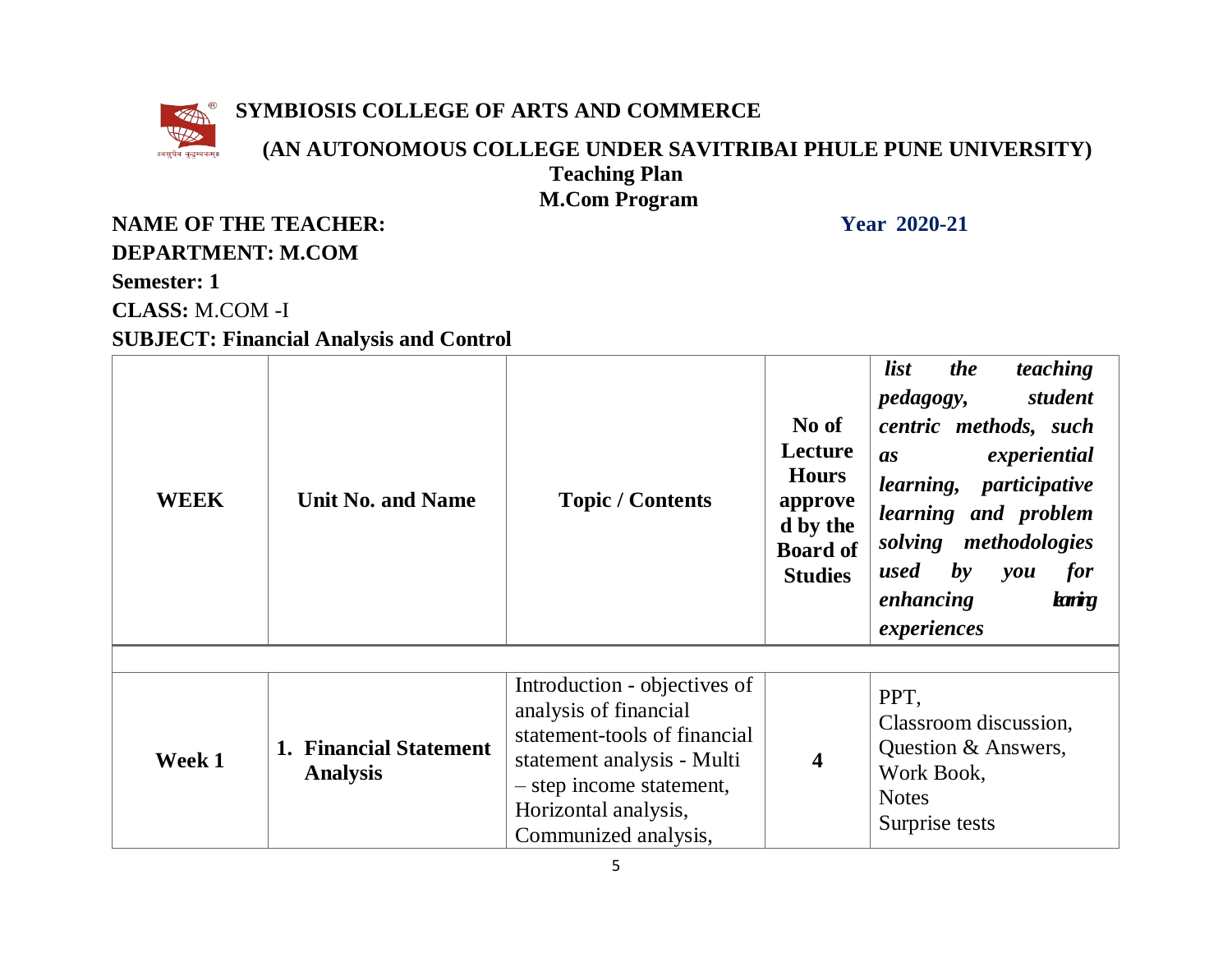| WEEK 2            |                                         | Trend analysis, Analytical<br><b>Balance Sheet</b> .<br>Need of financial<br>statement-tools of financial<br>statement analysis in<br>decision making<br>Illustrative examples | $\overline{\mathbf{4}}$ |                                                                                    |
|-------------------|-----------------------------------------|--------------------------------------------------------------------------------------------------------------------------------------------------------------------------------|-------------------------|------------------------------------------------------------------------------------|
| WEEK <sub>3</sub> |                                         | Ratio Analysis-Meaning<br>and rationale, advantages<br>and limitations.                                                                                                        | 4                       |                                                                                    |
| <b>WEEK4</b>      | 2. Ratio Analysis                       | Types of Ratios -:<br>Liquidity Ratios,<br>Solvency Ratios,<br>Profitability Ratios,<br><b>Efficiency Ratios,</b><br><b>Integrated Ratios.</b>                                 | 4                       | PPT,<br>Classroom discussion,<br>Question & Answers,<br>Work Book,<br><b>Notes</b> |
| WEEK <sub>5</sub> |                                         | Use of ratio analysis in<br>financial statement<br>analysis and its<br>$interpretation -$<br>illustrations /case<br>studies                                                    | $\overline{\mathbf{4}}$ | Surprise tests<br><b>Case Studies</b>                                              |
| WEEK 6            | 3. Working Capital<br><b>Management</b> | Concept and definition of<br>working capital -<br>Determination of Working<br>capital – Assessment of<br><b>Working Capital needs</b>                                          | 4                       | PPT,<br>Classroom discussion,<br>Question & Answers,<br>Work Book,<br><b>Notes</b> |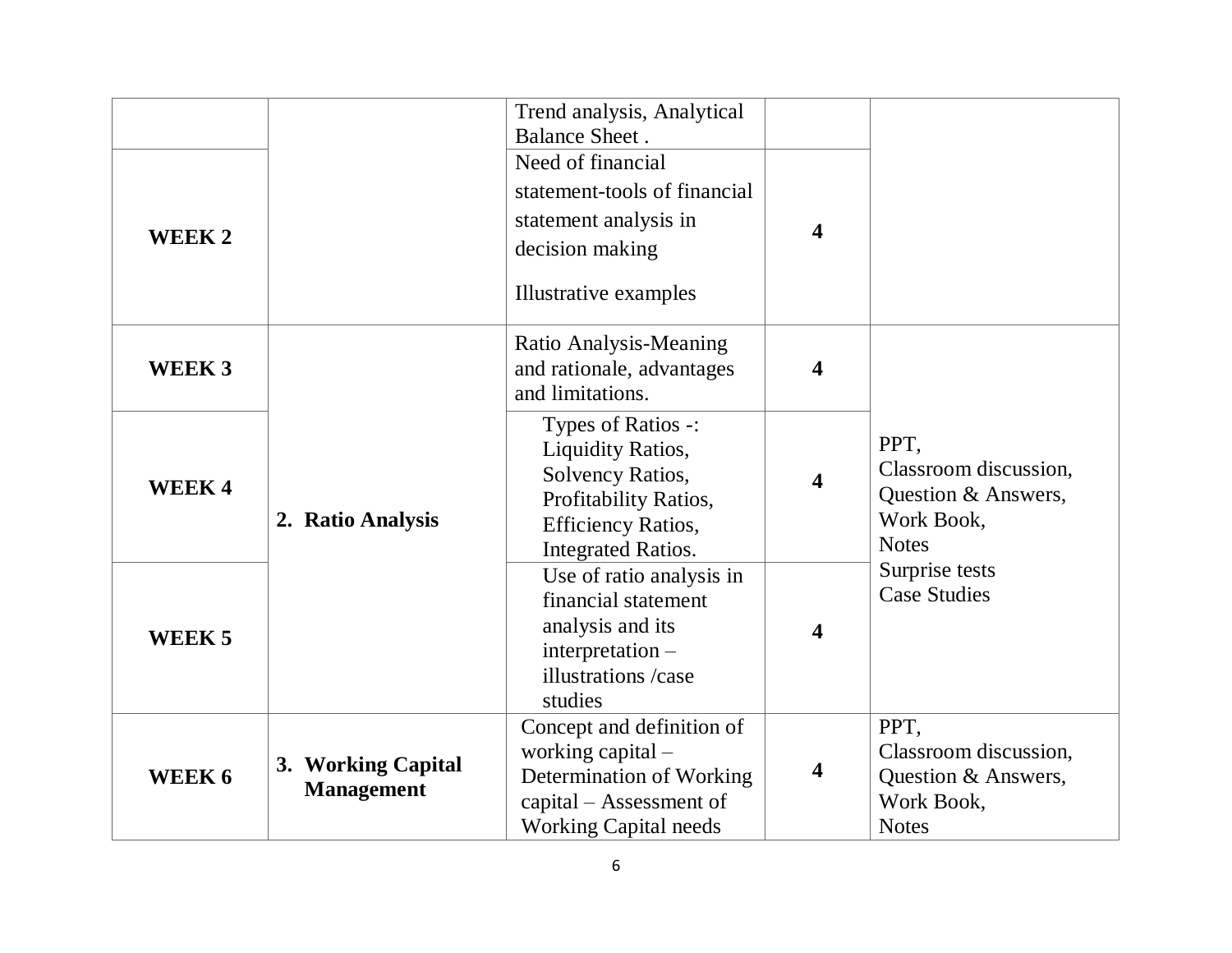| WEEK <sub>7</sub> |                                                       | Stud y of components of<br>working capital, such as<br>cash management,<br>accounts receivable<br>management and inventory<br>management.                                                                                                                                                                                                         | $\overline{\mathbf{4}}$ | Surprise tests<br><b>Case Studies</b>                                                                                       |
|-------------------|-------------------------------------------------------|---------------------------------------------------------------------------------------------------------------------------------------------------------------------------------------------------------------------------------------------------------------------------------------------------------------------------------------------------|-------------------------|-----------------------------------------------------------------------------------------------------------------------------|
| WEEK 8            |                                                       | <b>Ascertainment of</b><br>working capital<br>requirement:<br><b>Illustrations / Case</b><br>studies                                                                                                                                                                                                                                              | 4                       |                                                                                                                             |
| WEEK 9            | 4. Long Term<br><b>Investment</b><br><b>Decisions</b> | Capital budgeting -<br>Meaning-Importance $-$<br>Evaluation technique and<br>methods - Pay back, rate<br>of Return, Discounted Pay<br><b>Back Period-Discounted</b><br>$Cash flow - Net present$<br>value – Internal Rate of<br>Return, Modified Internal<br>Rate of Return-<br>Profitability Index.<br>Relationship between risk<br>and returns. | 4                       | PPT,<br>Classroom discussion,<br>Question & Answers,<br>Work Book,<br><b>Notes</b><br>Surprise tests<br><b>Case Studies</b> |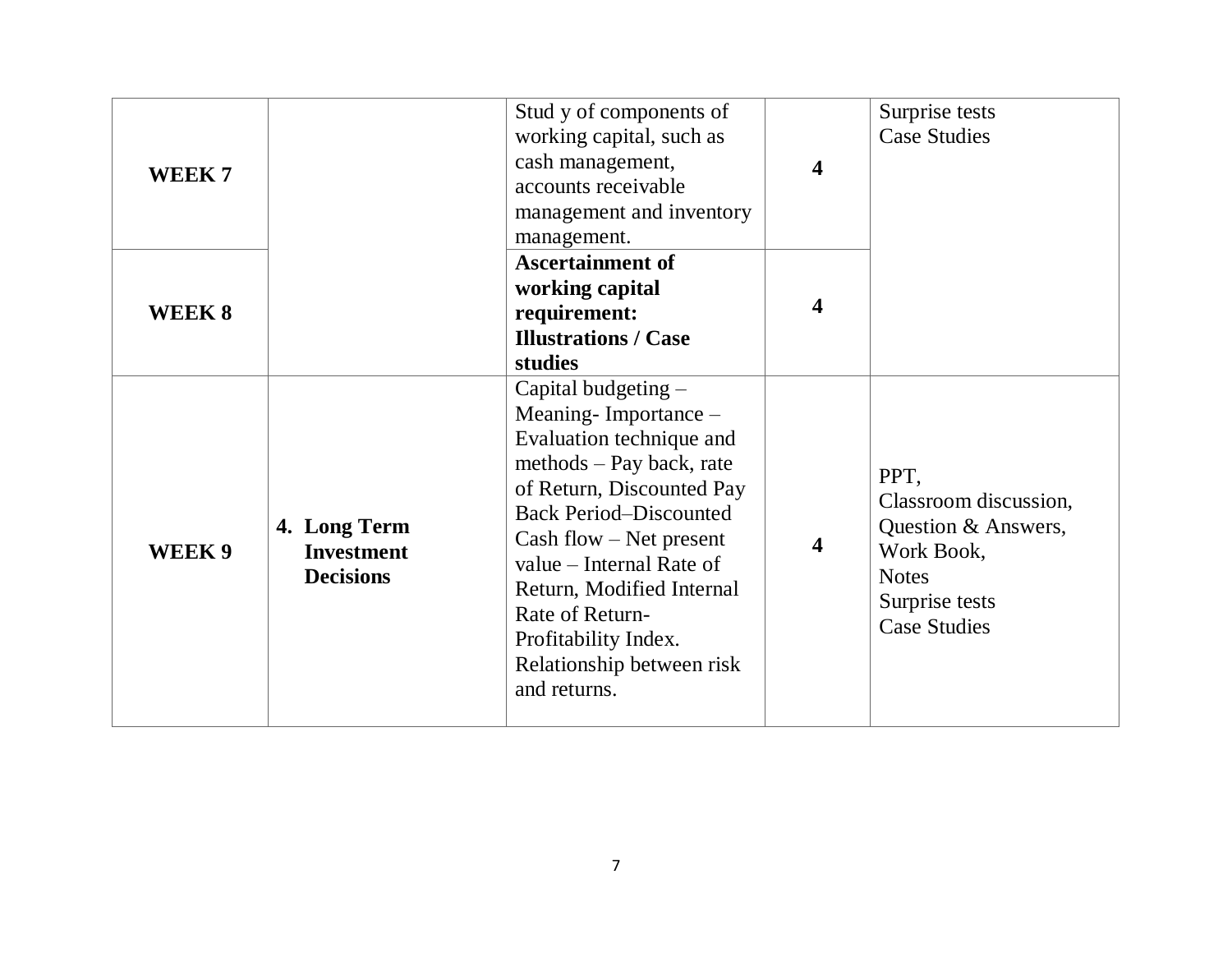| <b>WEEK 10</b> |                           | Pay back, rate of Return,<br><b>Discounted Pay Back</b><br>Period-Discounted Cash<br>flow – Net present value –<br>Internal Rate of Return,<br>Modified Internal Rate of<br>Return-<br>Illustrations solved.                             | 4                       |                                                                                    |
|----------------|---------------------------|------------------------------------------------------------------------------------------------------------------------------------------------------------------------------------------------------------------------------------------|-------------------------|------------------------------------------------------------------------------------|
| <b>WEEK 11</b> |                           | Modified Internal Rate of<br>Return-Profitability Index.<br>Relationship between risk<br>and returns.                                                                                                                                    | 4                       |                                                                                    |
| <b>WEEK12</b>  | <b>5. Cost Of Capital</b> | Meaning – Definition and<br>assumptions – Explicit and<br>implicit $cost -$<br>Measurement of specific<br>$cost - Cost of debt -$<br>Preference Shares – Equity<br>$shares - Retained earnings$<br>- Weighted average cost of<br>capital | $\overline{\mathbf{4}}$ | PPT,<br>Classroom discussion,<br>Question & Answers,<br>Work Book,<br><b>Notes</b> |
| WEEK 13        |                           | Cost of debt - Preference<br>Shares $-$ Equity shares $-$<br>Retained earnings -<br>Weighted average cost of<br>capital. Illustrations solved.                                                                                           | 4                       | Surprise tests<br><b>Case Studies</b>                                              |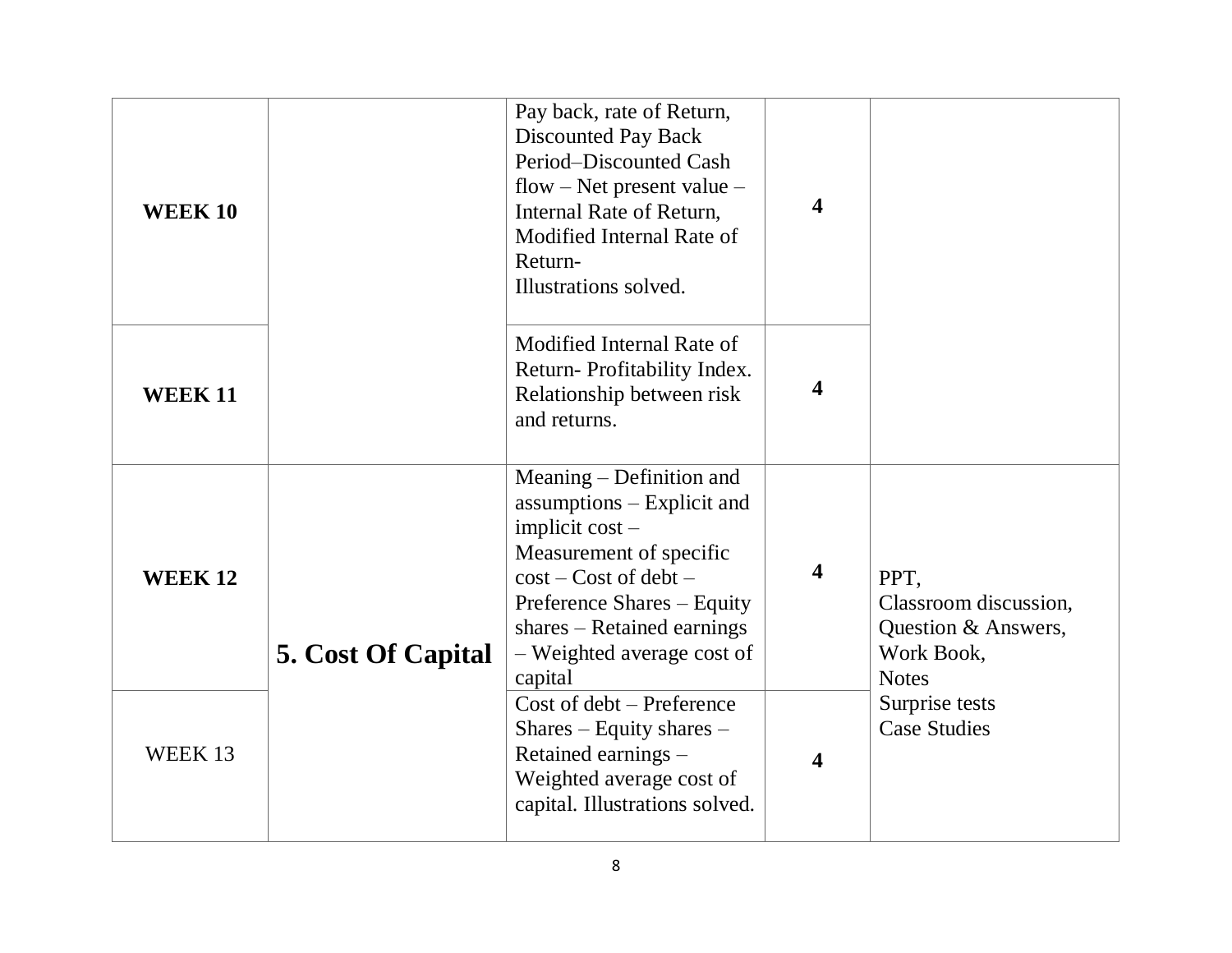| <b>WEEK 14</b> |                     | Meaning & importance of<br>the Concept-Financial<br>$leverages - Operating$<br>leverages. - Combined<br>leverages |  |
|----------------|---------------------|-------------------------------------------------------------------------------------------------------------------|--|
| <b>WEEK 15</b> | <b>6.</b> Leverages | Financial leverages $-$<br>Operating leverages. -<br>Combined leverages :<br><b>Illustrations Solved</b>          |  |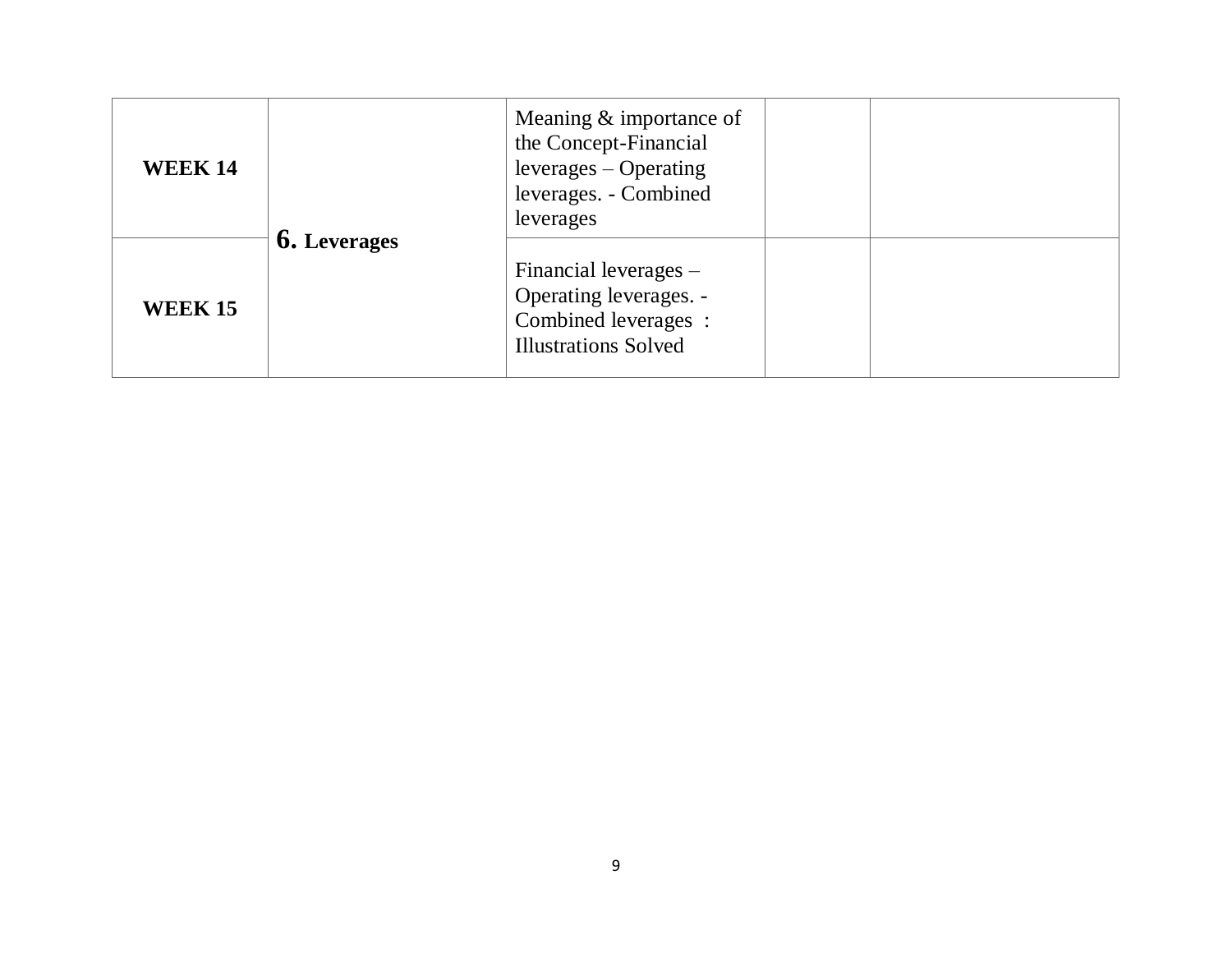<span id="page-17-0"></span>

**(AN AUTONOMOUS COLLEGE UNDER SAVITRIBAI PHULE PUNE UNIVERSITY)**

### NAME OF THE TEACHER: DR. TESSY THADATHIL YEAR 2020-21 **DEPARTMENT:** ACCOUNTANCY

**CLASS:** MCOM

**SUBJECT:** Specialised Areas in Accounting

COURSE CODE : 17C82211

| <b>MONTH</b>         | <b>WEEK</b>    | Unit<br>No.<br>and<br><b>Name</b> | Topic / Contents            | No of<br>Lectures<br>approved<br>by the<br><b>Board of</b><br><b>Studies</b> | teaching<br>list<br>the<br>student<br>pedagogy,<br>centric methods, such<br>experiential<br>as<br>learning,<br>participative learning<br>and problem solving<br>methodologies used<br>by you for enhancing<br>learning experiences |
|----------------------|----------------|-----------------------------------|-----------------------------|------------------------------------------------------------------------------|------------------------------------------------------------------------------------------------------------------------------------------------------------------------------------------------------------------------------------|
|                      |                |                                   | TERM - Jan 2021 to May 2020 |                                                                              |                                                                                                                                                                                                                                    |
| <b>May 20-</b><br>21 | $\mathbf{1}$   |                                   |                             |                                                                              |                                                                                                                                                                                                                                    |
|                      | $\overline{2}$ |                                   |                             |                                                                              |                                                                                                                                                                                                                                    |
|                      | 3              |                                   |                             |                                                                              |                                                                                                                                                                                                                                    |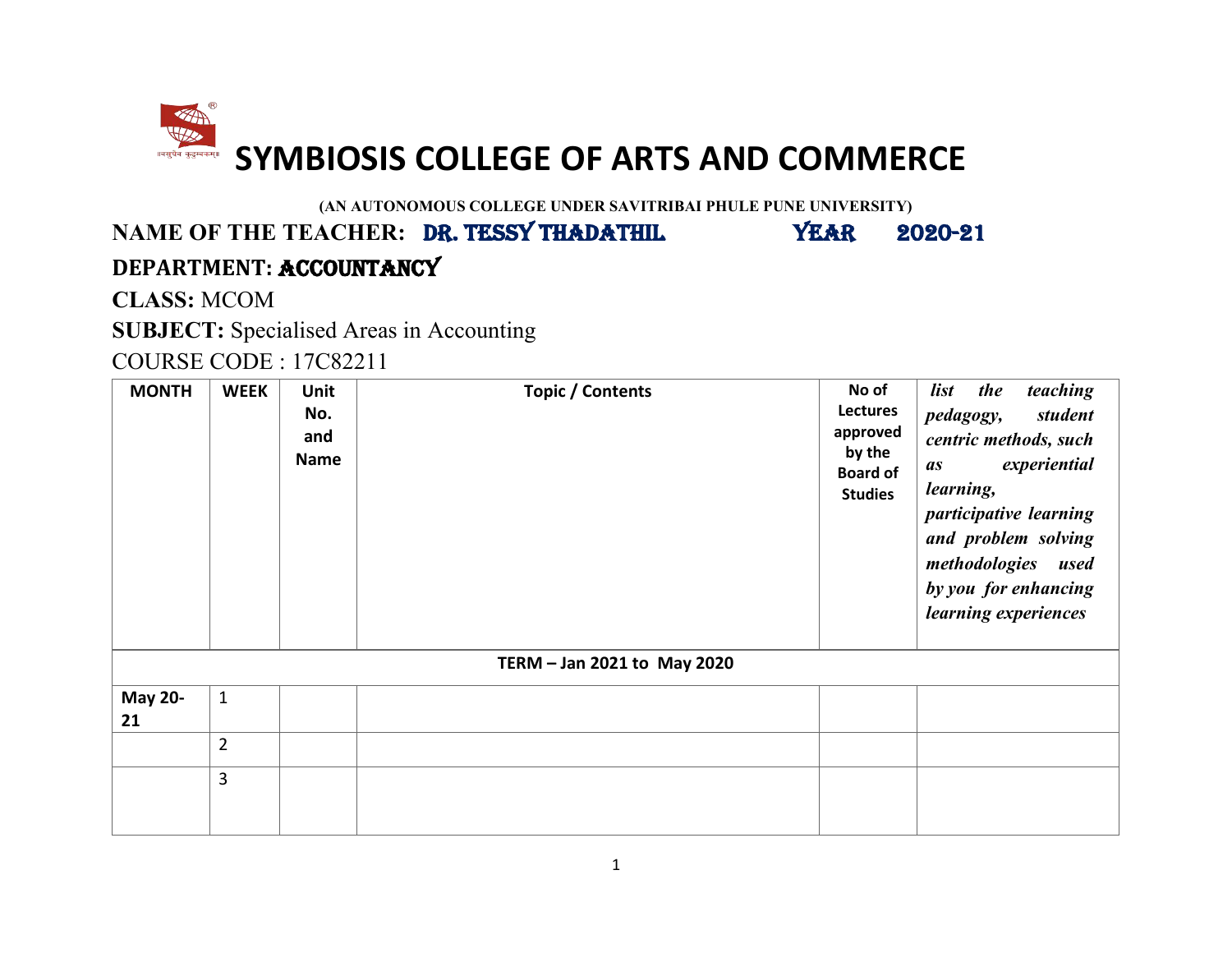|                  | $\overline{4}$ | $\mathbf{1}$   | <b>Accounting for Construction Contracts</b><br>Introduction - Accounting Treatment - Percentage of<br>Completion Method, Completed Contract Method.<br>Provision for foreseeable losses - Principles to be<br>followed while taking credit for profit on incomplete<br>contracts, valuation& disclosure of Work-in-progress,<br>escalation clause, preparation of contract accounts.AS7 | $\overline{4}$ | Lecture method &<br>Problem Solving |
|------------------|----------------|----------------|------------------------------------------------------------------------------------------------------------------------------------------------------------------------------------------------------------------------------------------------------------------------------------------------------------------------------------------------------------------------------------------|----------------|-------------------------------------|
| <b>June 2021</b> | $\mathbf{1}$   | $\mathbf{1}$   | <b>Accounting for Construction Contracts</b><br><b>RERA</b><br>Relevant IndAs                                                                                                                                                                                                                                                                                                            | $\overline{4}$ | Lecture method                      |
|                  | $\overline{2}$ | $\overline{2}$ | <b>Accounting for Corporate Restructuring</b><br>Amalgamation - Absorption - External reconstruction                                                                                                                                                                                                                                                                                     | $\overline{4}$ | Problem solving                     |
|                  | 3              | $\overline{2}$ | <b>Accounting for Corporate Restructuring</b><br>Amalgamation - Absorption - External reconstruction                                                                                                                                                                                                                                                                                     | $\overline{4}$ | Problem solving                     |
|                  | $\overline{4}$ | 2&3            | <b>Accounting for Corporate Restructuring</b><br>Internal Reconstruction - Preparation of Scheme of<br>Internal Reconstruction - Share Buy-Back - Demerger.<br><b>Fund Based Accounting</b><br>Introduction - Special Features of Accounting for<br><b>Educational Institutions.</b>                                                                                                     | $\overline{4}$ | Problem solving                     |
| <b>July 2021</b> | $\mathbf{1}$   | 3              | <b>Fund Based Accounting</b><br><b>Accounting for Government Grants</b>                                                                                                                                                                                                                                                                                                                  | $\overline{4}$ | Problem solving                     |
|                  | $\overline{2}$ | 3              | <b>Fund Based Accounting</b><br><b>Accounting for Government Grants</b>                                                                                                                                                                                                                                                                                                                  | $\overline{4}$ | Problem solving                     |
|                  | 3              | $\overline{4}$ | <b>Services Sector Accounting</b><br>Hotel accounting - introduction - visitors' ledger.                                                                                                                                                                                                                                                                                                 | $\overline{4}$ | Problem solving                     |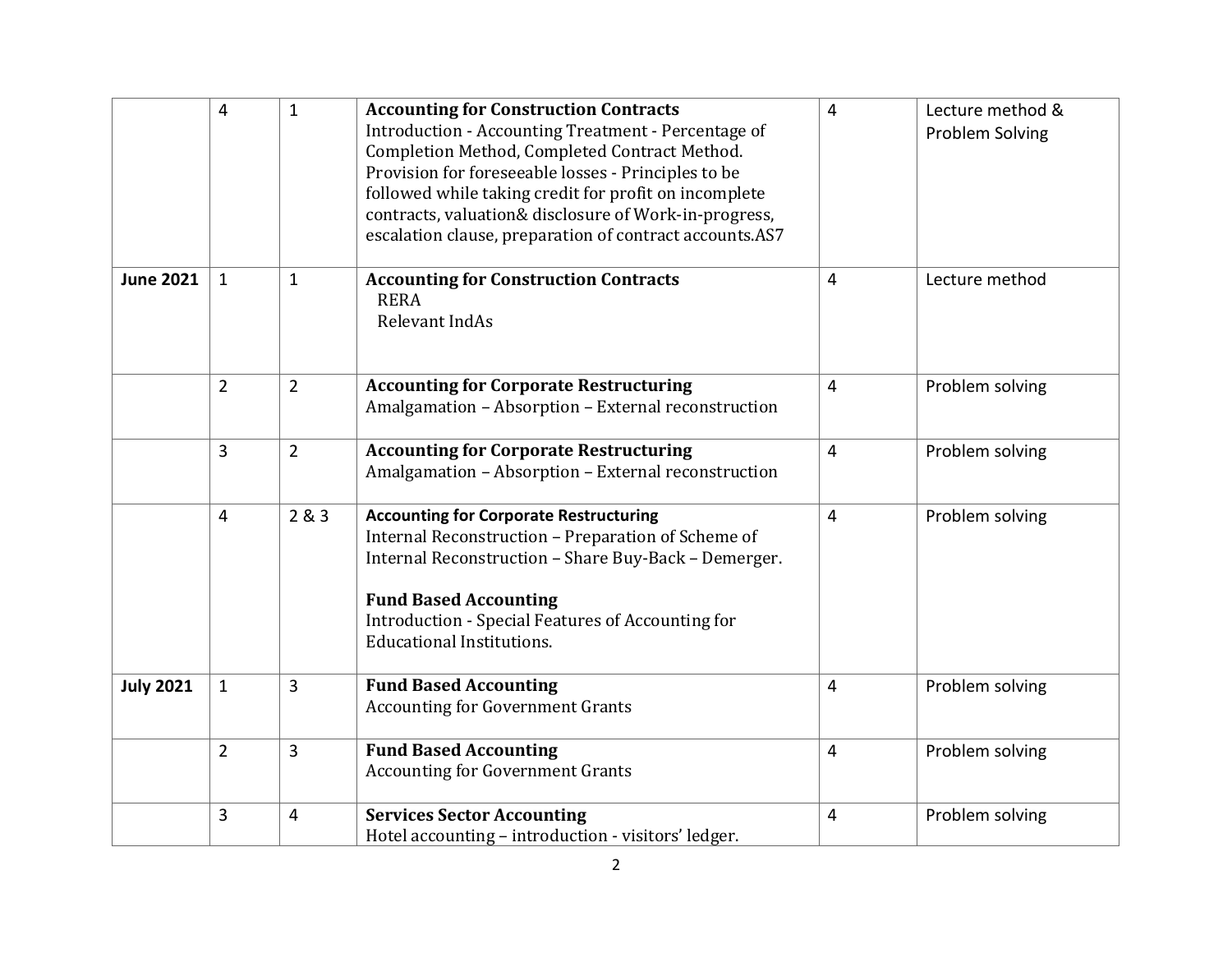|          | 4              | 4&5 | <b>Services Sector Accounting</b><br>Hospital accounting - Introduction-capital and revenue<br>expenditure<br><b>Corporate Financial Reporting</b>                                                                                                                                                                                                    | $\overline{4}$ | Problem solving |
|----------|----------------|-----|-------------------------------------------------------------------------------------------------------------------------------------------------------------------------------------------------------------------------------------------------------------------------------------------------------------------------------------------------------|----------------|-----------------|
|          |                |     | Issues and problems with reference to published financial<br>statements of Companies.                                                                                                                                                                                                                                                                 |                |                 |
| Aug 2021 | $\mathbf{1}$   | 5   | <b>Corporate Financial Reporting</b><br>Financial Reporting in respect of Mutual Funds, Non-<br>Banking Financial Companies, Merchant Bankers, Stock<br><b>Brokers</b>                                                                                                                                                                                | $\overline{4}$ | Problem solving |
|          | $\overline{2}$ | 5   | <b>Corporate Financial Reporting</b><br>Financial Reporting in respect of Mutual Funds, Non-<br>Banking Financial Companies, Merchant Bankers, Stock<br><b>Brokers</b>                                                                                                                                                                                | $\overline{4}$ | Problem solving |
|          | 3              | 6   | <b>Accounting for Corporate Taxation</b><br><b>Accounting for Income Tax:</b><br><b>Provision for Taxation</b><br><b>Advance Tax</b><br><b>Tax Deducted at Source</b><br>Tax Collected at Source<br><b>Completion of Assessment</b><br>Deferred Tax as per AS.22.<br>Interest on Shortfall/Excess in Payment of Income tax.<br>Corporate Dividend Tax | $\overline{4}$ | Problem solving |
|          | 4              | 6   | <b>Accounting for Corporate Taxation</b><br><b>Accounting for Income Tax:</b><br><b>Provision for Taxation</b><br><b>Advance Tax</b>                                                                                                                                                                                                                  | 4              | Problem solving |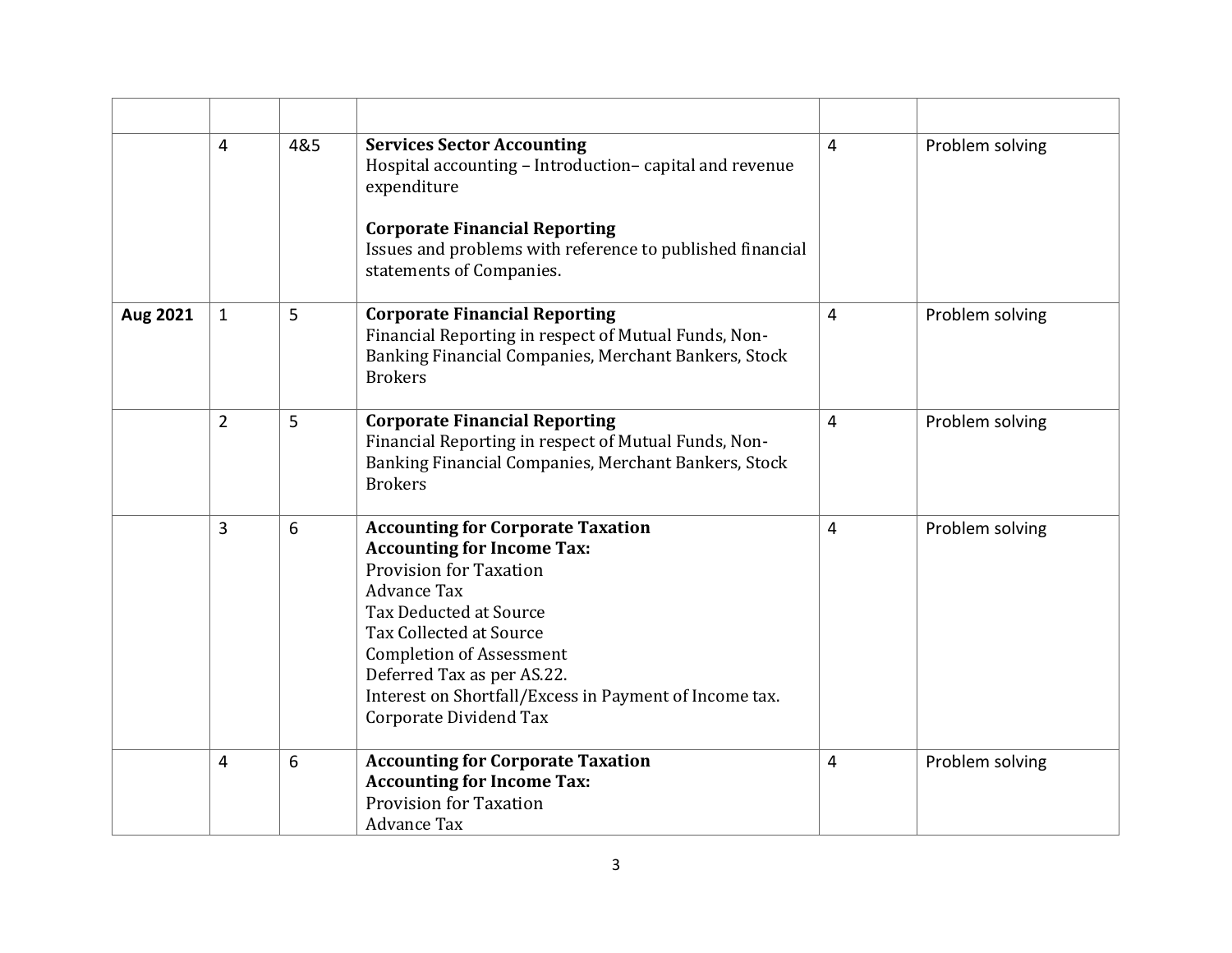|                  |                |   | Tax Deducted at Source<br>Tax Collected at Source<br><b>Completion of Assessment</b><br>Deferred Tax as per AS.22.<br>Interest on Shortfall/Excess in Payment of Income tax.<br>Corporate Dividend Tax                                                                                                                                                                                                                                                                                                                                                                                                         |   |                 |
|------------------|----------------|---|----------------------------------------------------------------------------------------------------------------------------------------------------------------------------------------------------------------------------------------------------------------------------------------------------------------------------------------------------------------------------------------------------------------------------------------------------------------------------------------------------------------------------------------------------------------------------------------------------------------|---|-----------------|
| <b>Sept 2021</b> | $\mathbf{1}$   | 6 | <b>Accounting for Corporate Taxation</b><br><b>Accounting for GST</b><br>Meaning of Input Tax Credit<br>Input Credit available during inward supplies and<br>services, Capital Goods.<br>Accounting for Output Tax arising through supply of<br>goods and services Liabilities adjusted from VAT credit<br>receivable balance- Inputs and / or Capital Goods.<br>Entries to be recorded for Filing of GST Return according<br>to Periodicity.<br><b>Electronic Cash Ledger</b><br>Electronic Credit Ledger<br>Modes of Payment of GST<br>Reverse Charge Mechanism<br>$GSTR - 1$ , $GSTR - 2$ and $GSTR - 3B$ . | 4 | Lecture Method  |
|                  | $\overline{2}$ | 6 | <b>Accounting for Corporate Taxation</b><br><b>Accounting for GST</b><br>Meaning of Input Tax Credit<br>Input Credit available during inward supplies and<br>services, Capital Goods.<br>Accounting for Output Tax arising through supply of<br>goods and services Liabilities adjusted from VAT credit<br>receivable balance- Inputs and / or Capital Goods.<br>Entries to be recorded for Filing of GST Return according<br>to Periodicity.<br><b>Electronic Cash Ledger</b><br>Electronic Credit Ledger<br>Modes of Payment of GST                                                                          | 4 | Problem solving |